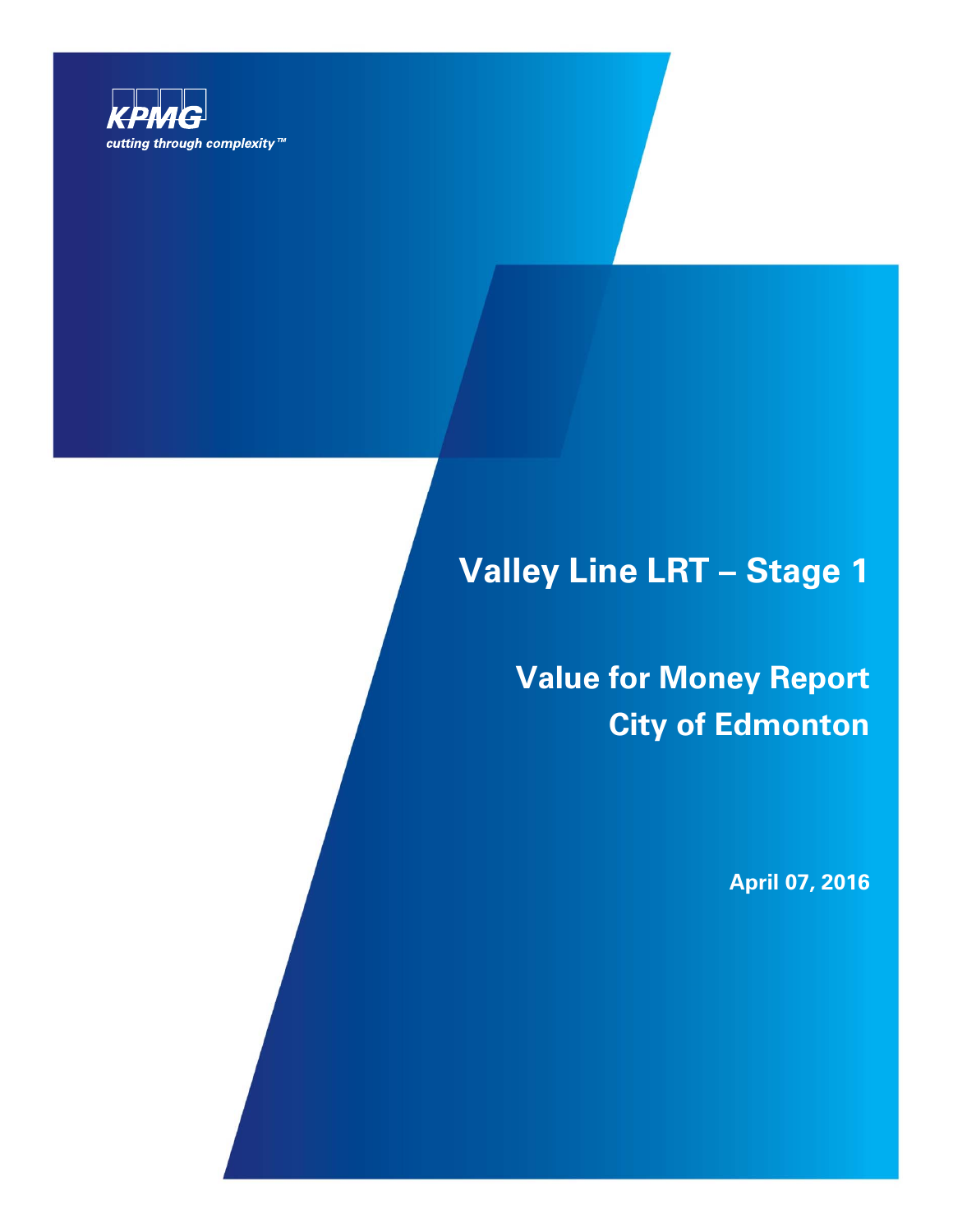# **Table of contents**

| 1              |                                      | Introduction                              | 3               |
|----------------|--------------------------------------|-------------------------------------------|-----------------|
| $\overline{2}$ |                                      | <b>Project Overview</b>                   | 5               |
|                | 2.1                                  | <b>Project Background</b>                 | 5               |
|                | 2.2                                  | <b>Strategic Context</b>                  | $6\phantom{1}6$ |
|                | 2.3                                  | <b>Project Goals</b>                      | 6               |
| 3              |                                      | <b>Project Delivery Options</b>           | 7               |
|                | 3.1                                  | <b>Background</b>                         | 7               |
|                | 3.2                                  | <b>Procurement Options</b>                | 7               |
| 4              | <b>Competitive Selection Process</b> |                                           | 10              |
|                | 4.1                                  | <b>Project Timeline</b>                   | 10              |
|                | 4.2                                  | <b>Business Case Due Diligence Period</b> | 10              |
|                | 4.3                                  | <b>Procurement Process</b>                | 11              |
|                | 4.4                                  | <b>Fairness Monitor</b>                   | 13              |
| 5              |                                      | <b>Project Agreement Overview</b>         | 14              |
|                | 5.1                                  | <b>Profile of the Preferred Proponent</b> | 14              |
|                | 5.2                                  | Key Terms of the Project Agreement        | 14              |
|                | 5.3                                  | <b>Quality and Performance Monitoring</b> | 16              |
|                | 5.4                                  | <b>Payment Adjustments</b>                | 18              |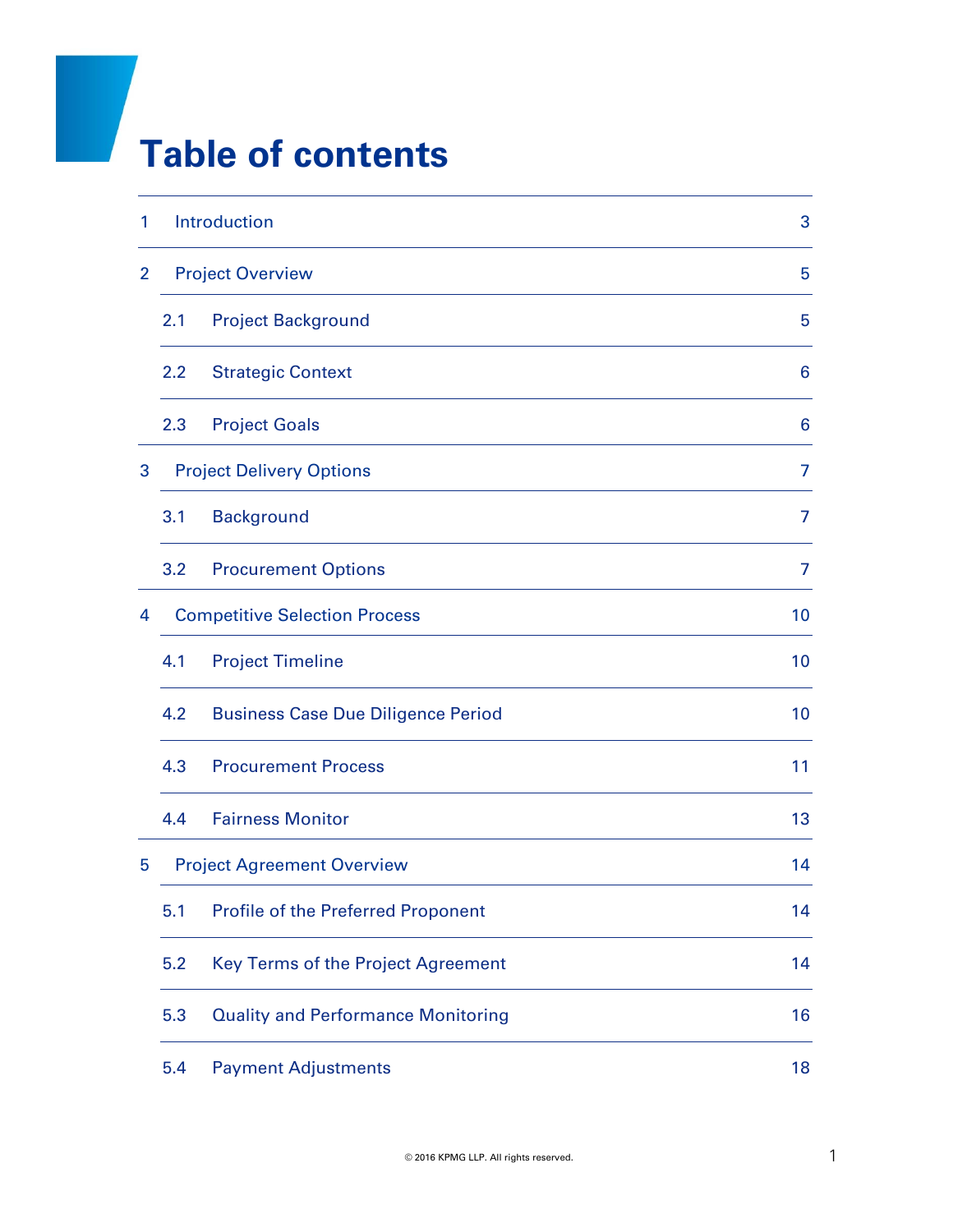|   | 5.5 | <b>Risk Allocation Summary</b>     | 18 |
|---|-----|------------------------------------|----|
| 6 |     | <b>Value for Money Assessment</b>  | 22 |
|   | 6.1 | <b>Project Cost Estimates</b>      | 22 |
|   | 6.2 | <b>Risk Quantification Process</b> | 24 |
|   | 6.3 | <b>Value for Money Results</b>     | 26 |
|   |     | Appendix A – Glossary of Terms     | 29 |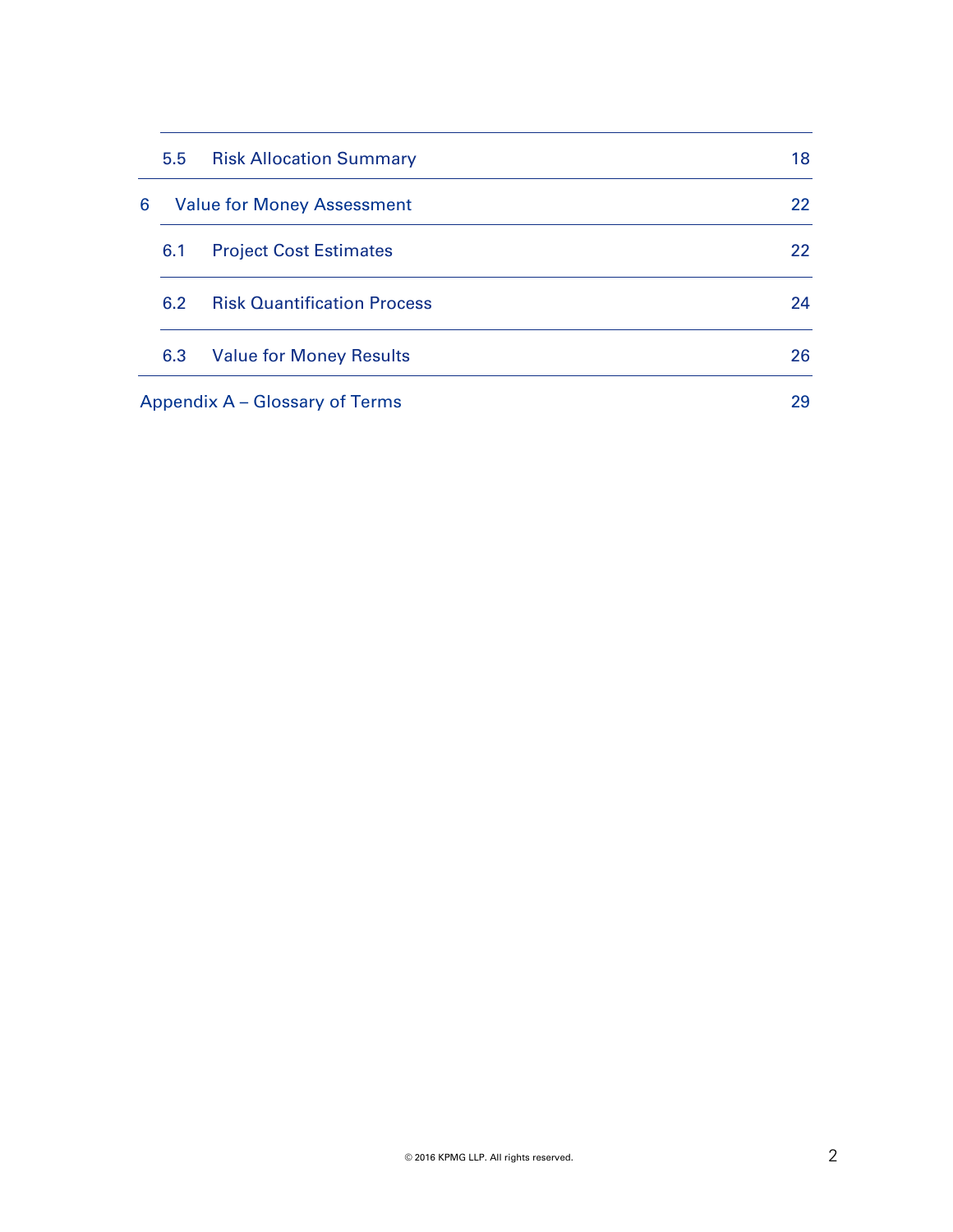# **1 Introduction**

KPMG LLP ("KPMG") was retained by the City of Edmonton ("City") to act as its financial and process advisor throughout the procurement process for the Valley Line LRT – Stage 1 P3 Project ("Project"). This light rail transit Project will include 11 at grade neighbourhood stops and one above-grade station between Mill Woods Town Centre and 102 Street and will be delivered by the City under a public-private partnership ("P3") model.

KPMG provided process and financial advisory support throughout the project procurement process including updating the Value for Money ("VFM") assessment at various phases of the procurement process.

A VFM assessment is the comparison between the total project costs lifecycle costs (construction and operations) assuming delivery of the project as a traditional project (the public sector comparator or "PSC") and assuming delivery of the project as a P3 project. VFM assessments utilize assumptions about the future macro and local economy, probabilistic risk assessment, financial modelling and sensitivity analysis to perform this comparison and to develop an understanding of the potential range of VFM that the project may generate. The difference between the public sector comparator and the P3 project assessment is referred to as the value for money. If the costs for the P3 project are assessed to likely be lower than the public sector comparator, the P3 project is said to likely be able to deliver positive value for money.

Financial close was achieved for the Project on February 11, 2016. This VFM assessment follows the financial close for the Project. The VFM assessment describes the various aspects of the project including the delivery options that were considered, the competitive selection process that was undertaken and the key terms of the Project Agreement, in addition to providing the final VFM assessment.

The information contained herein is based on the Project Agreement signed between the City and TransEd Partners General Partnership. In instances where KPMG was not directly involved in the process, the data has been attributed to the appropriate party that has provided the information.

Based on the analysis and the underlying assumptions as described herein, it is estimated that the City may achieve value for money of \$727 million in net present value terms, by pursuing the project under the DBFVOM P3 model rather than the DB model, representing a value for money savings of 25%.

For ease of reference a glossary of key terms used in the report can be found in Appendix A.

#### *Disclaimer*

This report has been prepared for the sole purpose of assisting the City with analyzing the potential Value for Money associated with the Valley Line LRT – Stage 1 P3 Project.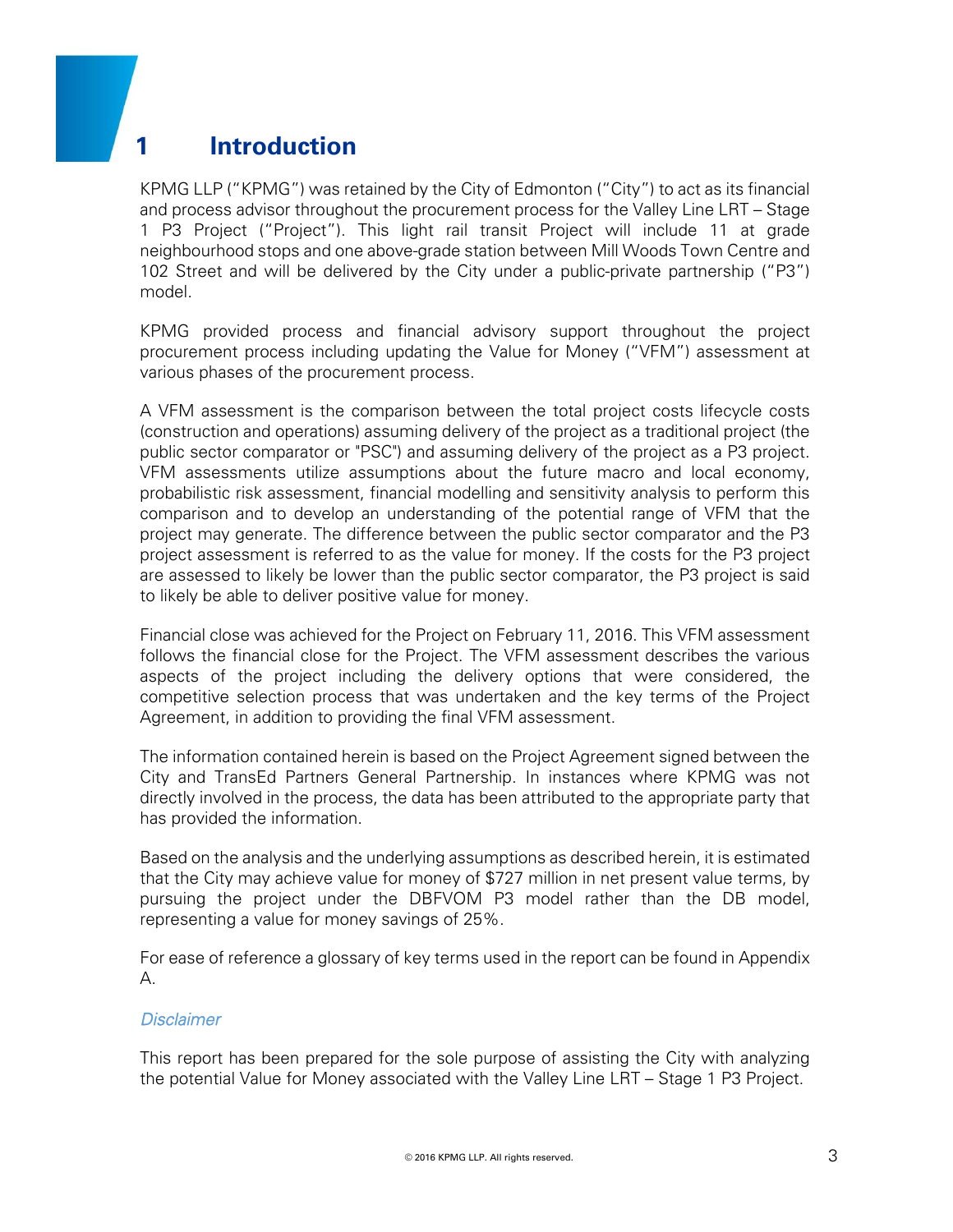The information included in this report is meant for the exclusive use of the City. KPMG will not assume any responsibility or liability for losses incurred by the City, its management, its directors or any other parties as a result of the circulation, publication, reproduction or use of this report contrary to the provisions of this paragraph.

KPMG disclaims any responsibility or liability for any reliance that any person other than the City may place on this report.

In preparing this report, KPMG relied upon information and material provided by the City and other parties. KPMG has not audited nor independently verified any of the information contained herein. None of KPMG, member firms of KPMG, nor any of their respective directors, officers, partners, employees, agents or representatives make any representations or warranties as to the accuracy, reasonableness or completeness of this information, nor shall any of them have any liability for any representations, expressed or implied contained herein, or for any omissions from the report or from any other written or oral communications transmitted in connection with the report. The comments, calculations and conclusions noted or referred to herein are based on information that has been made available to KPMG by the City and other parties.

The VFM assessment is based on estimations and forecasts about future conditions of the Project that are subject to change. The estimations and forecasts may change based on changes in underlying macroeconomic factors and other events at a later date. As such, actual results may vary from those presented in this report.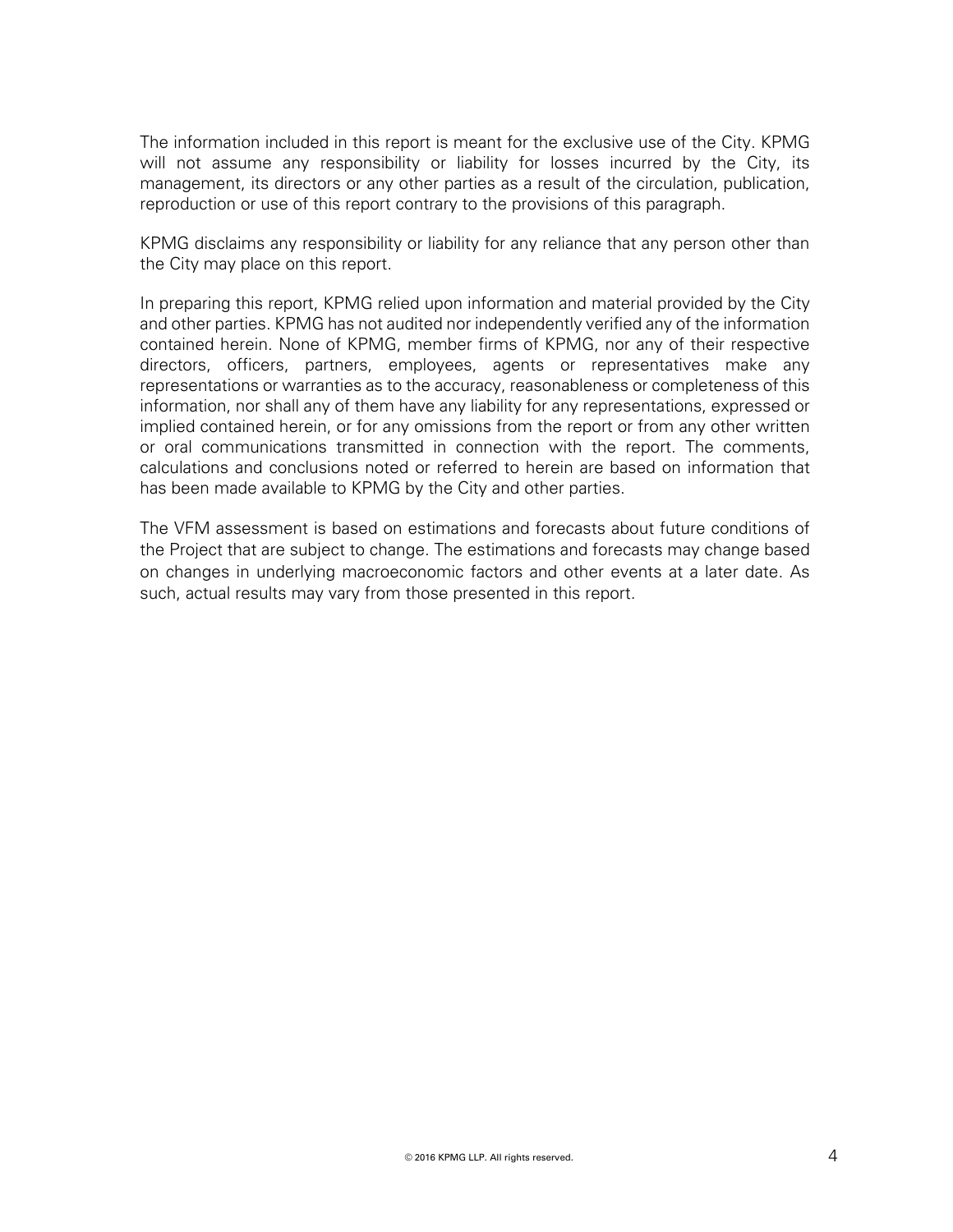# **2 Project Overview**

#### **2.1 Project Background**

The City has determined the Project scope, which is comprised of a light rail transit alignment of approximately 13 kilometres extending from Mill Woods Town Centre to 102 Street with a total of 11 stops and one above-grade station. An urban-style approach will be applied to this system, which will run primarily at grade and operate in a dedicated guideway adjacent to traffic. The operation of the light rail transit system is based on line of sight with light rail vehicles generally having traffic signal priority through intersections. To accommodate a balanced transit network and to acknowledge potential traffic congestion issues, the City will designate some intersections as partial priority intersections.

Train service will be provided at five minutes headways during weekday peak periods and in 10 minute or 15 minute intervals during offpeak weekday hours or weekends. The speed of the light rail vehicles will be limited to roadway traffic speeds in narrow right-of-ways and pedestrian- oriented areas to promote safety. The City has pursued the Project such that this urban style low-floor light rail transit system will place an emphasis on:

- aesthetics and fit within the surrounding area;
- integration with transit, pedestrian and cyclist connections; and
- operations that fit safely with reduced right-of-way and fewer barriers, gates and bells.

The City has determined that the low floor light rail transit stop infrastructure will be simple in scale and focused on fit and integration with the neighbourhood. As this extension does not directly interline with the existing Edmonton light rail transit system, transfers between systems will be possible through close walking connections from the new stops to the existing stations, such as Churchill stop, which will be the main interchange location between the two systems.

The adjacent map illustrates the proposed Project alignment and stops.

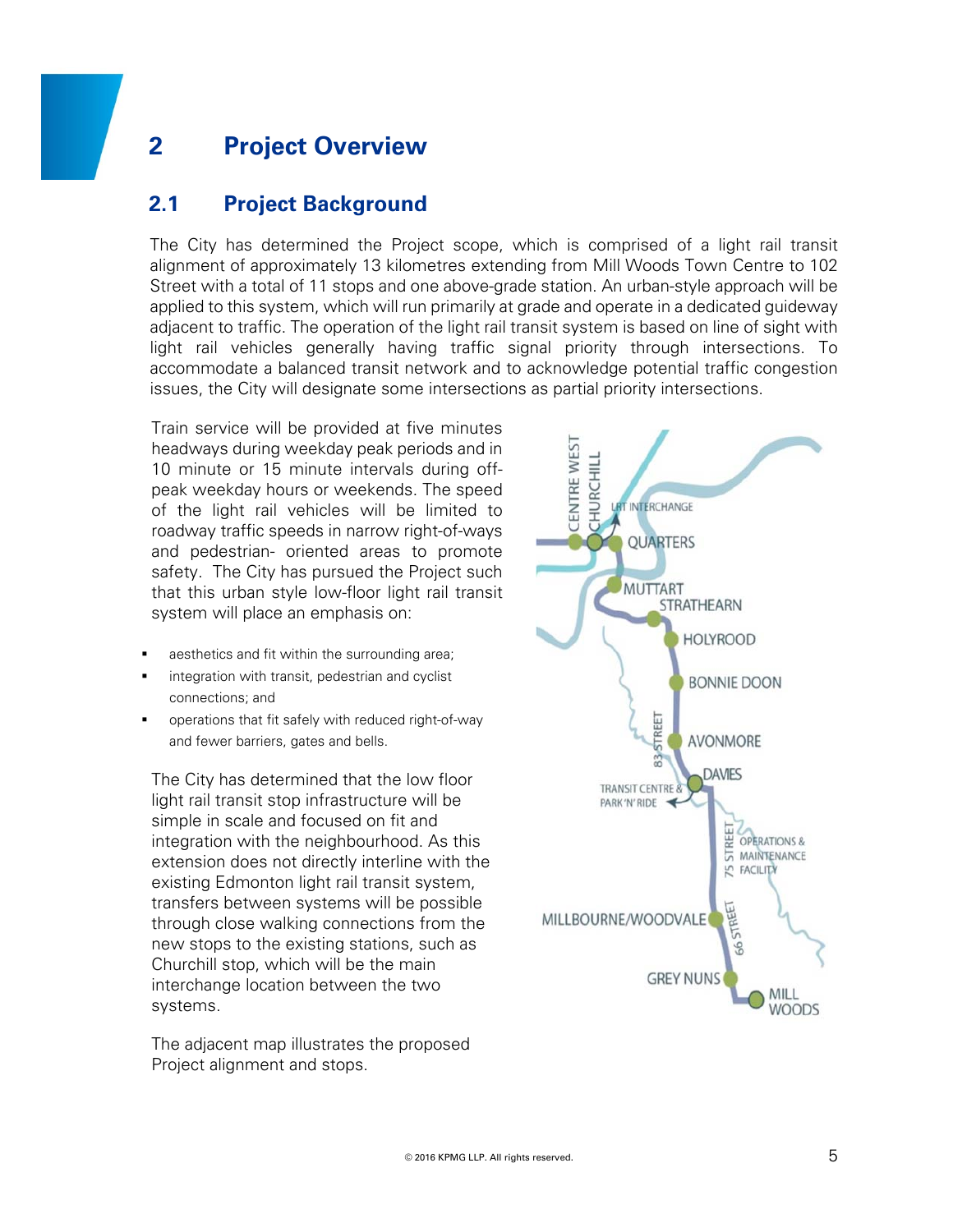# **2.2 Strategic Context**

The City's Strategic Vision ("The Way Ahead"), identifies strategic goals that support the concept of expanding its public transit system, including light rail transit. These include:

- 1. Improving Edmonton's Liveability;
- 2. Transforming Edmonton's Urban Form;
- 3. Shifting Edmonton's Transportation Modes; and
- 4. Preserving and Sustaining Edmonton's Environment.

Aligning with these strategic goals, four policy plans were developed by the City in support of expanding the City's light rail transit system. A brief overview of how four of these strategies impact this Project and public transit development in general is provided below:

- 1. *The Way We Move* seeks to enhance the use of public transit and active modes of transportation in order to maximize Edmonton's overall transportation system efficiency and provide transportation alternatives to single-occupant vehicles.
- 2. *The Way We Grow* defines the City's strategic growth and development plan and a component of the plan defines how Edmonton's transportation network, including the light rail transit system, will support areas of increased population density and employment.
- 3. *The Way We Live* defines the City's people plan and how to bring people together to create a civil, socially sustainable and caring society where people have opportunities to thrive and realize their potential in a safe and attractive city.
- 4. *The Way We Green* seeks to preserve Edmonton's environment and natural resources and minimize the City's ecological footprint through a sustainable transportation network.

### **2.3 Project Goals**

Consistent with the City's strategic context for its transit system, the City's goals for the Valley Line LRT – Stage 1 P3 Project include the following:

- 1. Achieve cost certainty for the City and provide VFM to the City's residents;
- 2. Achieve schedule certainty with regard to Project delivery (design, construction and service commencement) and achieve high level of quality on the delivered Project;
- 3. Allow for / facilitate incremental expansion of the light rail transit network in the future; and
- 4. Consider the costs of the Project over its entire lifecycle.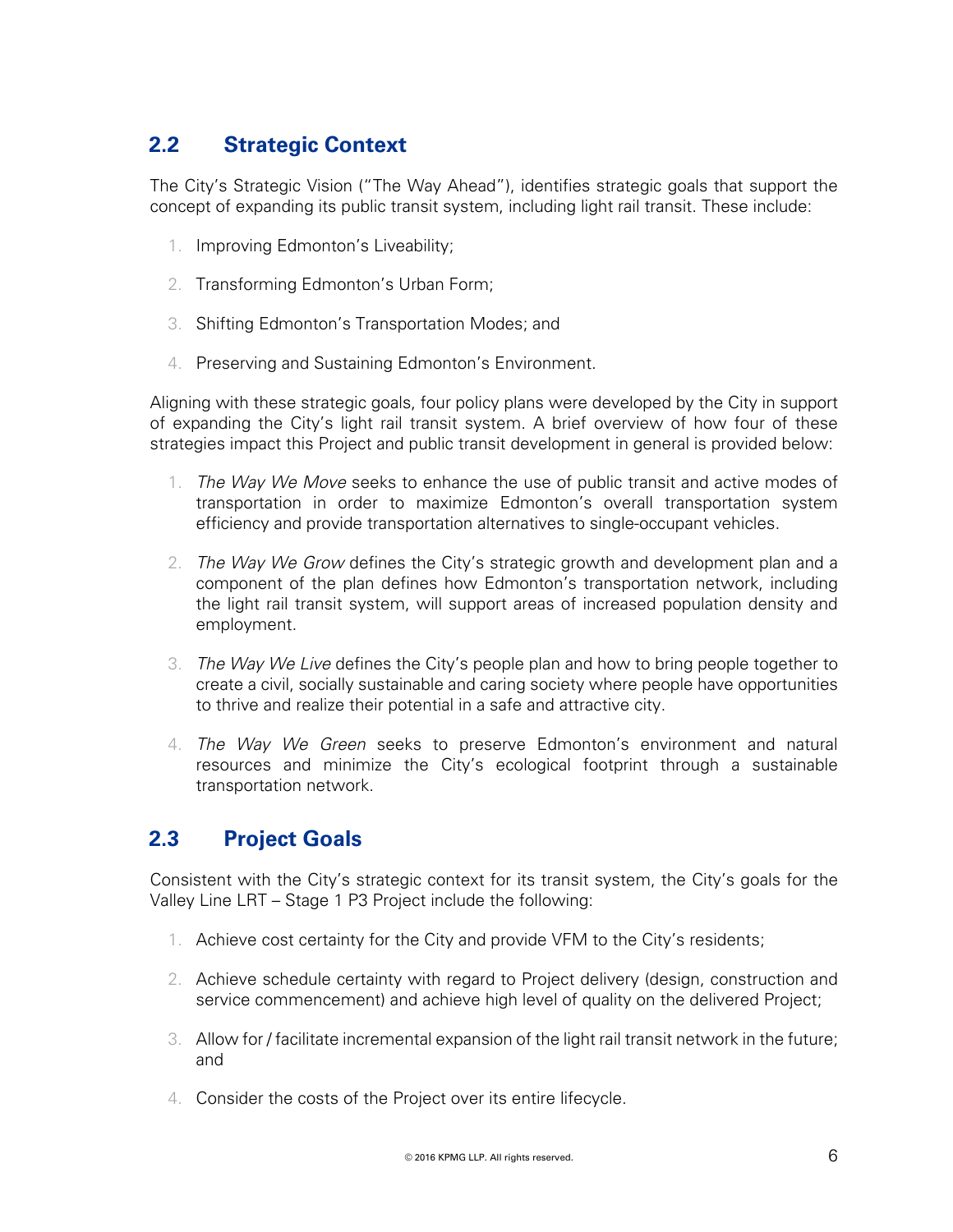# **3 Project Delivery Options**

# **3.1 Background**

The City undertook a business case in 2012 to assess the feasibility of procuring the Project through alternative delivery models. The City assessed the Project against a set of criteria that determined that the Project appeared to be viable as a P3 and further, if delivered by way of a P3 model, had the potential to generate greater value compared to other potential delivery models.

The Design-Build (DB) model was deemed by the City to be the public sector comparator, being the most likely traditional model that the City would use to deliver the Project as an alternative to a P3. The DB model would envisage a DB contractor taking full responsibility for the design and construction of the infrastructure while the City would retain the responsibility for the supply of the vehicles and the operations and maintenance of the project over the long term.

As part of the business case that the City developed in 2012, three P3 delivery models were analyzed to determine the model that would best meets the City's objectives for the Project:

- Design-Build-Finance-Vehicle Supply-Operate-Maintain (DBFVOM);
- Design-Build-Finance-Vehicle Supply-Maintain (DBFVM); and
- Design-Build-Finance-Vehicle Supply-Operate (DBFVO).

Under each of these P3 delivery models, it was assumed that the Preferred Proponent would be responsible for supplying the light rail vehicles.

From the 2012 analysis undertaken by the City, each of the three P3 delivery models were assessed from a qualitative perspective, which demonstrated that a DBFVOM model was the most appropriate P3 model for the Project. A VFM assessment was then performed to compare the DBFVOM model to the DB model. The City's assessment concluded that the DBFVOM model generates greater potential value for the City compared to the DB delivery model.

The VFM assessment presented in this report confirms the initial business case results. This VFM assessment compares the risk-adjusted costs of the two procurement options: DB and DBFVOM. For more details on the VFM assessment, refer to Chapter 6.

# **3.2 Procurement Options**

As mentioned, the VFM assessment compares the DB approach to the DBFVOM approach. The two options are described in the following sections.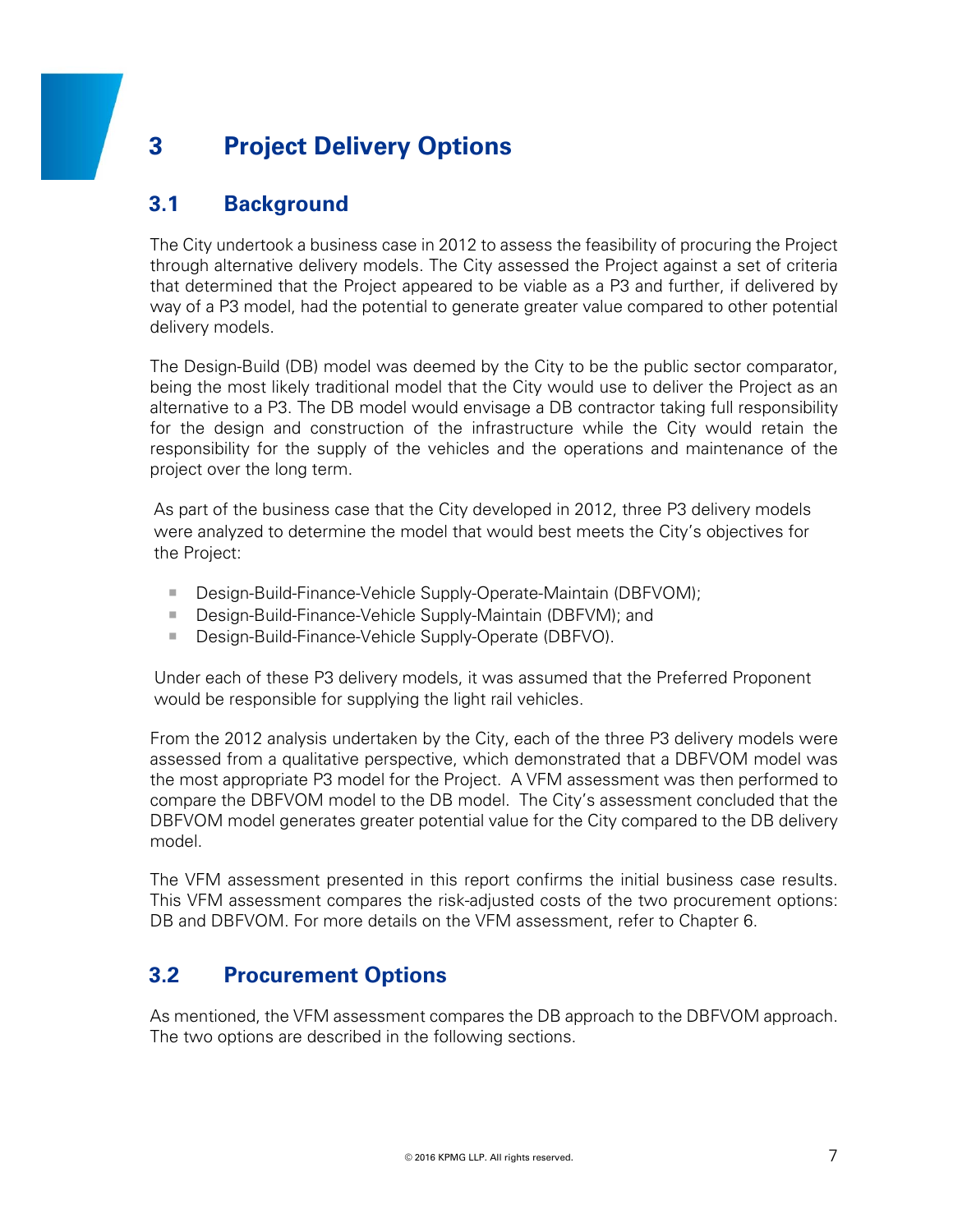#### **3.2.1 Design-Build Model**

The Design-Build (DB) model was considered by the City to be the most likely delivery model that it would pursue for the project if it was not pursued as a P3.

The DB model integrates the design and construction roles with a single private sector counter-party. The design firm and the contractor work together to develop a design that meets the required performance parameters. This model has the potential to compress the construction period schedule to the extent that the design and construction phases of the Project can proceed concurrently.

Early contractor involvement enables construction engineering considerations to be incorporated into the design phase. This can enhance the constructability of the design and enable more efficient implementation. This can also reduce the time and costs required to solve design errors and result in fewer potential change orders.

Under this model, the City would hire a single private sector partner (the "Design-Builder") for the design and construction of the Project. The City would enter into a separate contract with a light rail vehicle supplier. Operations, maintenance and financing of the Project would remain the sole responsibility of the City.

During the construction period, the City would make monthly progress payments to the contractor based on the value of work completed. With this method of payment, the Design-Builder does not have to arrange significant amounts of private financing. Performance security would be limited to performance bonding and typical construction warranties.

#### **3.2.2 Design-Build-Finance-Vehicle Supply-Operate-Maintain Model**

DBFVOM is a P3 procurement model in which a private partner ("Project Co") comprising a consortium of companies (architect/engineer, construction contractor, light rail vehicle supplier, maintenance provider, operator and lender/equity provider) would be selected to design, construct, finance, operate and maintain the Project, as well as supply the light rail vehicles, as part of a long-term contract to meet pre-defined performance specifications.

The term of the agreement with Project Co would include both the construction period and the longer operating and maintenance term. Pursuing a DBFVOM procurement typically involves a two-stage competitive selection process (e.g., Request for Qualifications and Request for Proposals).

In contrast with the DB model, the DBFVOM model uses financial incentives to facilitate on-time and on-budget project delivery, as well as to help ensure quality operations, maintenance and rehabilitation services. The risks for changes to design, construction costs and schedule, operating costs, and maintenance and rehabilitation costs would be transferred to Project Co.

During construction, the City would hold financial leverage over Project Co's performance since the release of payments are contingent upon specific construction completion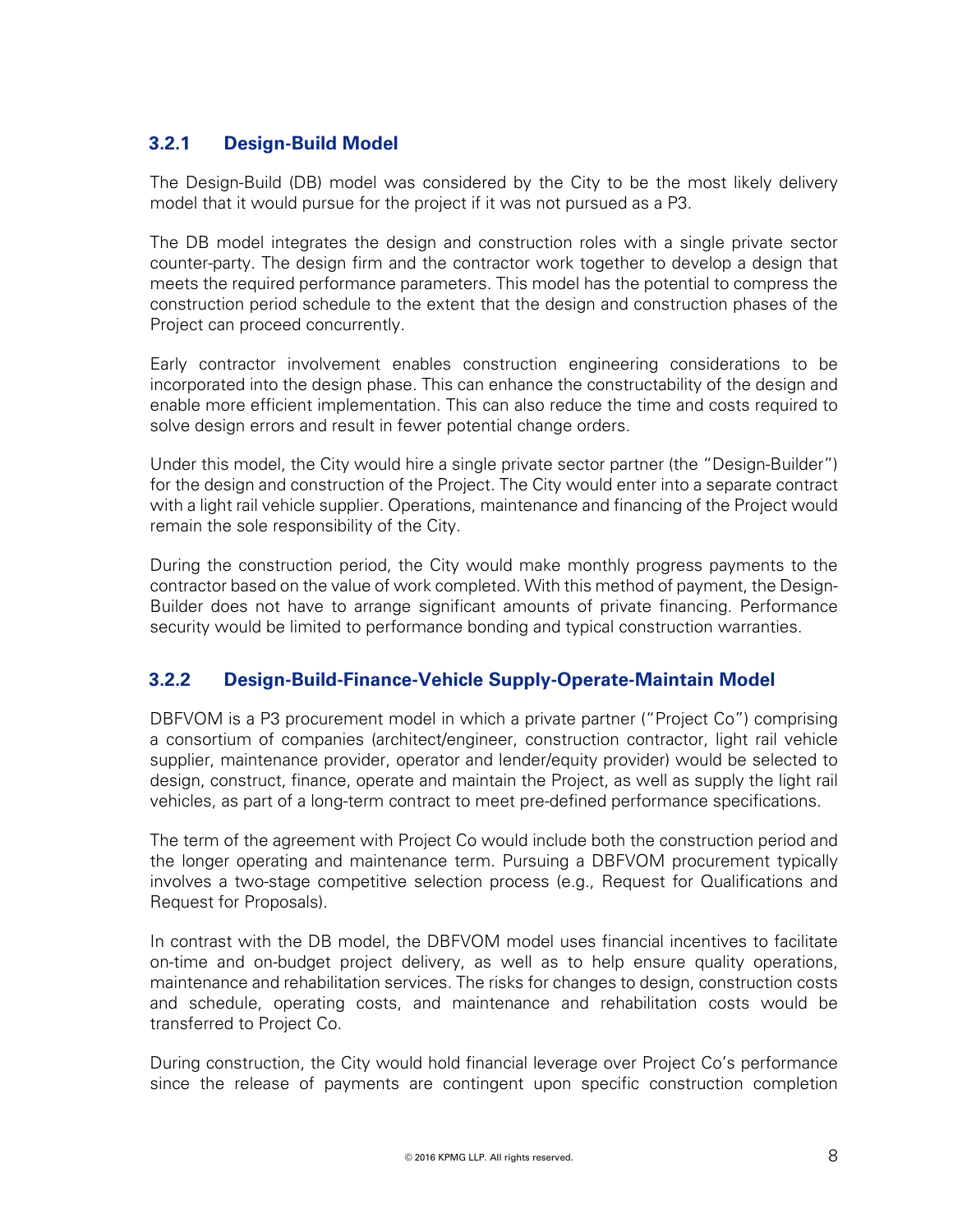requirements set out in the agreement. This type of performance oversight works to incentivize Project Co to complete construction on time and according to the requirements of the agreement. During the operations and maintenance term, the City would hold financial leverage over Project Co's performance since the payments are performancebased and deductions would be made where Project Co breaches its operations, maintenance and life cycle obligations in the agreement.

In the DBFVOM model, there is potential for increased quality as the nature of the longterm relationship creates an added incentive to use high-quality materials and make efficient design choices to improve cost effectiveness during the operations and maintenance term. Furthermore, the requirement to supply the light rail vehicles allows for integrated design considerations early in the construction period.

Under the DBFVOM model, Project Co is required to finance a portion of the construction costs through a combination of debt and equity. The repayment of this financing is achieved through payments from the public sector over the 30 year operations and maintenance period. These payments are contingent upon performance obligations and meeting contractual requirements. The risk of Project Co not achieving the required rate of return drives efficiencies and responsiveness and helps ensure projects are on-time and onbudget.

At the end of the operations and maintenance term, Project Co must transfer control of the assets back to the City under agreed-upon terms and conditions, known as handback requirements. The handback requirements would explicitly outline the expected condition in which the assets must be returned to the City and a stipulated life-expectancy beyond the agreement period.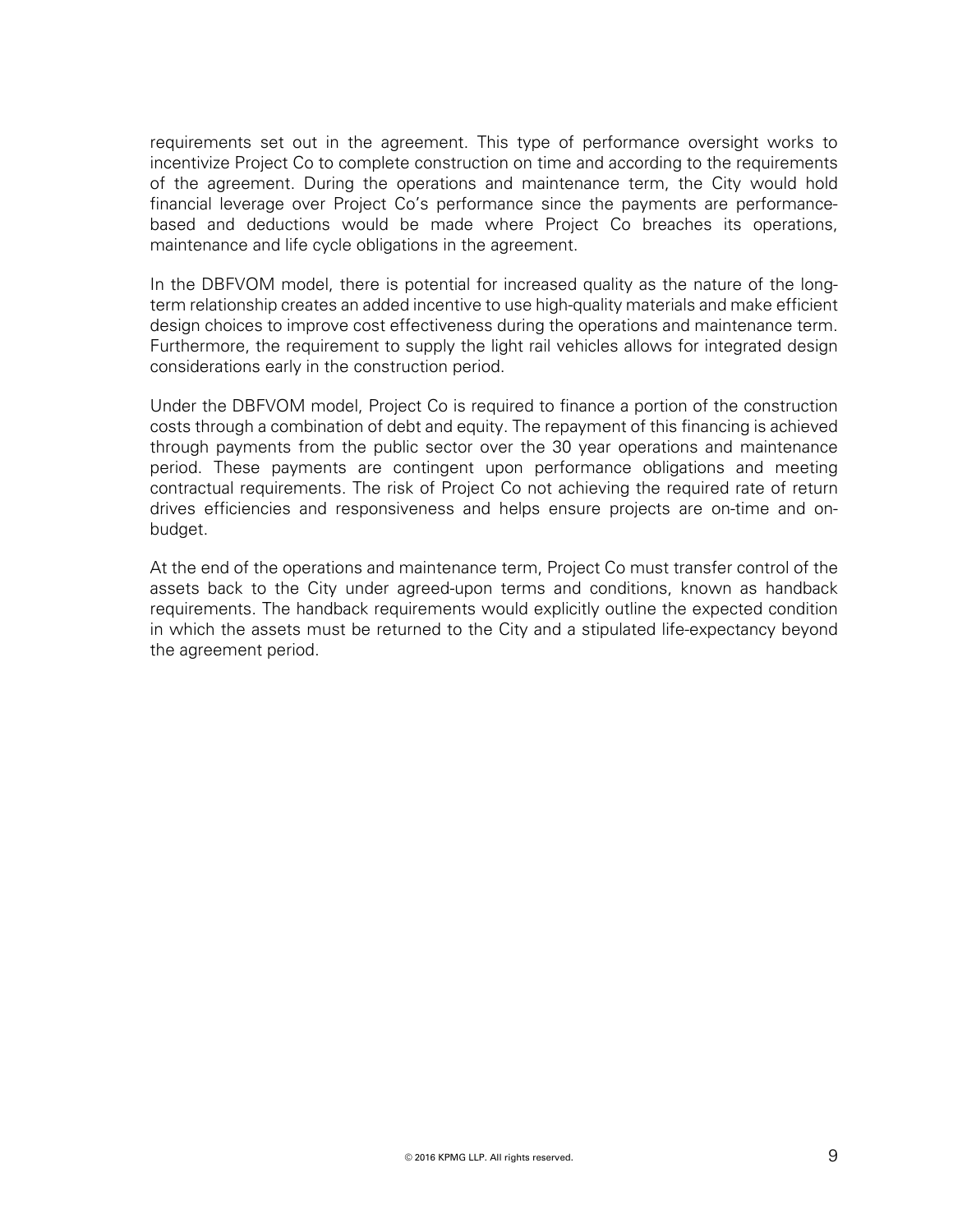# **4 Competitive Selection Process**

# **4.1 Project Timeline**

The City's detailed assessment of the Project's suitability as a P3 was undertaken during the business case stage.

Table 4-1 provides an overview of the distinct procurement phases and key dates for the Project.

| <b>Action</b>                                           | <b>Timeline</b>                                   |
|---------------------------------------------------------|---------------------------------------------------|
| Business Case Due Diligence Period                      | April 2011 - April 2012                           |
| <b>Request for Qualifications Issuance</b>              | April 23, 2014                                    |
| <b>Request for Qualifications Response</b><br>Deadline  | June 17, 2014                                     |
| Notification of Request for Qualifications<br>Shortlist | August 6, 2015                                    |
| Request for Proposals Issuance                          | September 10, 2014                                |
| Proponent Information Meeting                           | September, 22 2014                                |
| FINAL Draft Project Agreement Issuance                  | July 10, 2015                                     |
| Submission of Financial Proposals                       | October 20, 2015                                  |
| Notification of the Preferred Proponent                 | November 25, 2015                                 |
| <b>Commercial Close</b>                                 | February 8, 2016                                  |
| <b>Financial Close</b>                                  | February 11, 2016                                 |
| <b>Construction Period</b>                              | Mid-February 2015 - Mid-December 2020 (4.8 years) |
| <b>Operations Start</b>                                 | December 2020                                     |
| <b>Operating Period</b>                                 | December 2020 – December 2050 (30 years)          |

#### **Table 4-1: Project Timeline**

### **4.2 Business Case Due Diligence Period**

Prior to the commencement of the procurement process, business case assessments and VFM assessments were undertaken by the City to assess the suitability of the P3 approach and to inform the City's decision-making process. As indicated previously, the business case assessments undertaken by the City in 2011-2012 determined that the Project had the potential to deliver value for money if it were to be procured as a P3.

The City determined that updates to the VFM assessment would be performed during the procurement process and a final VFM assessment would be prepared after financial close of the Project had been achieved.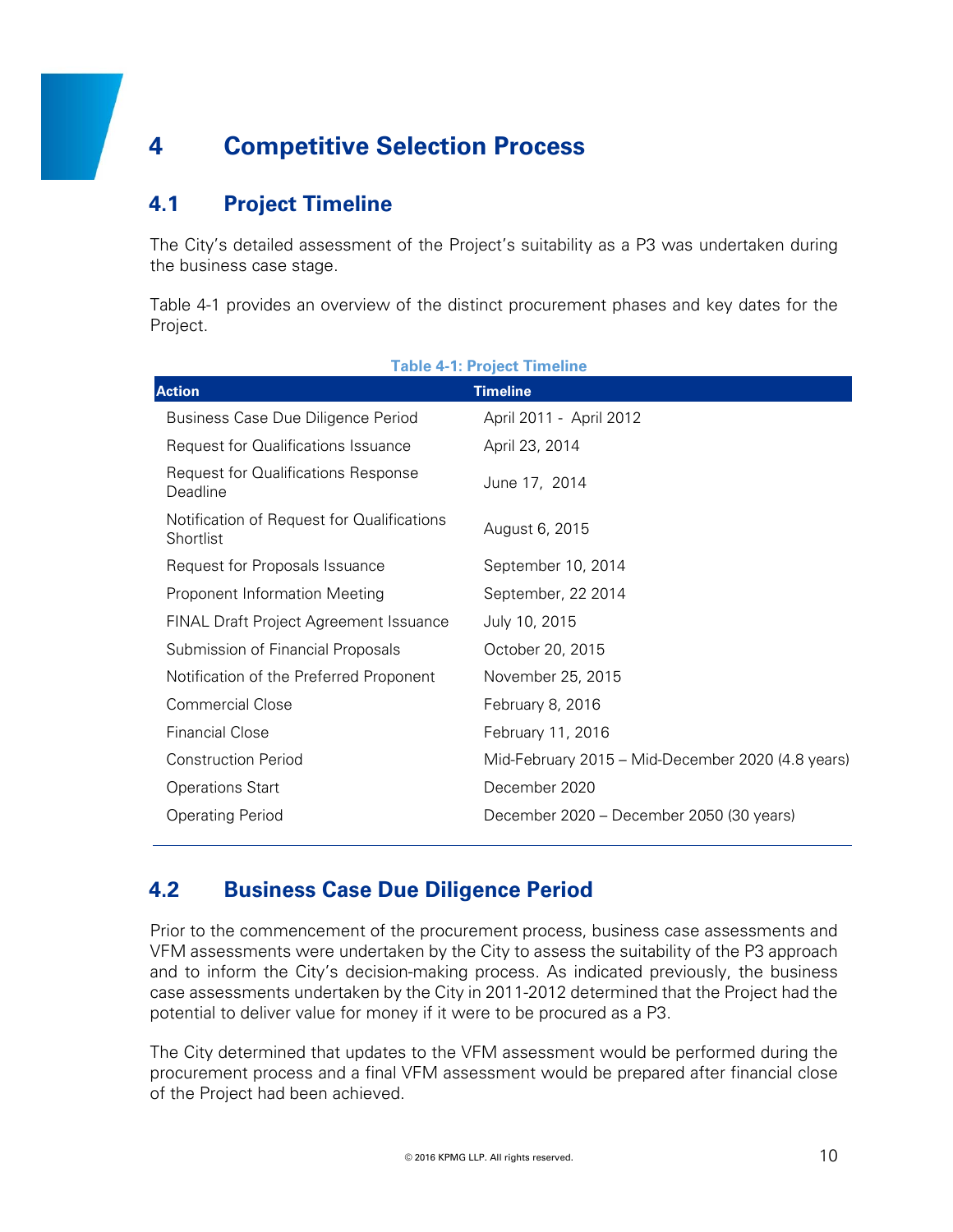This VFM assessment report is issued following financial close of the Project.

### **4.3 Procurement Process**

The City used a procurement process involving a two-staged approach comprised of a Request for Qualifications followed by a Request for Proposals. A well-structured procurement process is important to driving competition so as to help promote value for money for the City. As such, the key procurement objectives for the Project included ensuring that the procurement process was competitive, fair, transparent, and encouraged innovation.

#### **4.3.1 Request for Qualifications**

The Request for Qualifications was the first of two stages of the procurement process. The purpose of the Request for Qualifications was to market the Project to a wide audience to encourage participation and competition, present an overview of the proposed scope and structure of the opportunity to interested parties, and evaluate the technical and financial capabilities of respondents. All responses were evaluated by the City against a set of preestablished evaluation criteria and guidelines in an effort to shortlist the most qualified teams for the Request for Proposals stage.

Shortlisting prior to the issuance of the Request for Proposals is considered necessary to allow each remaining Proponent a reasonable chance of success in the procurement in return for a level of investment from the Proponents that is necessary to participate fully in the Request for Proposals. It also ensures there is sufficient competition to generate the best value for the City.

Five teams submitted responses during the Request for Qualifications phase. The City's evaluation resulted in three shortlisted Proponents being qualified and approved to participate in the Request for Proposals process, as summarized in Table 4-2.

| <b>Proponent</b>           | <b>Equity Provider</b>                                                                                                                       | <b>Design and Construction</b>                                                                                                                                 | <b>Operations and</b>                                                                                               |
|----------------------------|----------------------------------------------------------------------------------------------------------------------------------------------|----------------------------------------------------------------------------------------------------------------------------------------------------------------|---------------------------------------------------------------------------------------------------------------------|
| Team                       |                                                                                                                                              | <b>Team</b>                                                                                                                                                    | <b>Maintenance Team</b>                                                                                             |
| TransEd<br><b>Partners</b> | Fengate Capital<br>Management Ltd.;<br>EllisDon Capital Inc.;<br>Bechtel Development Co.;<br><b>Bombardier Transportation</b><br>Canada Inc. | Bechtel Canada Co.;<br>EllisDon Civil; Bombardier<br><b>Transportation Canada</b><br>Inc.; Arup Canada; IBI<br>Group; Bombardier<br>Transportation Canada Inc. | <b>Bombardier</b><br>Transportation Canada,<br>Inc.; EllisDon Facility<br>Services, Inc.; Bechtel<br>Canada Company |

#### **Table 4-2: Shortlisted Proponent Teams**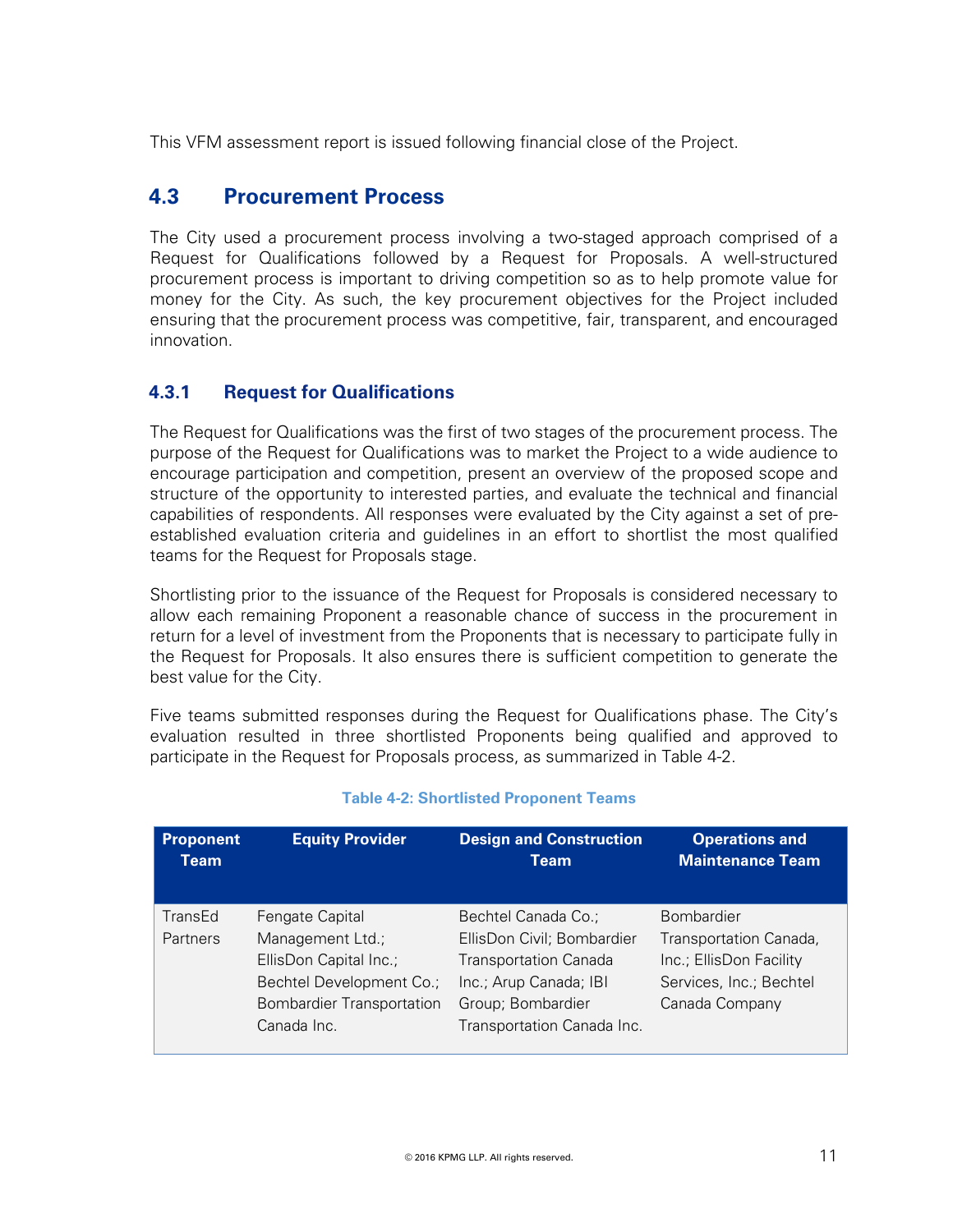| <b>Proponent</b><br>Team     | <b>Equity Provider</b>                                                                                                                                   | <b>Design and Construction</b><br>Team                                                                                                                         | <b>Operations and</b><br><b>Maintenance Team</b>                                                                                          |
|------------------------------|----------------------------------------------------------------------------------------------------------------------------------------------------------|----------------------------------------------------------------------------------------------------------------------------------------------------------------|-------------------------------------------------------------------------------------------------------------------------------------------|
| Moving<br>YEG                | Meridiam Valley line LRT<br>ULC; ACS Infrastructure<br>Canada Inc.; Aecon<br>Concessions; HOCHTIEF<br><b>PPP Solutions North</b><br>America; Keolis S.A. | Aecon Infrastructure<br>Management Inc.;<br>Dragados Canada Inc.;<br><b>Flatiron Construction</b><br>Canada Ltd; MMM Group<br>Ltd.; Stantec Consulting<br>Ltd. | Keolis Canada Inc.                                                                                                                        |
| <b>River City</b><br>Transit | SNC-Lavalin Capital Inc.;<br>Kiewit Canada<br>Development Corp.                                                                                          | <b>SNC Lavalin Constructors</b><br>(Pacific) Inc.; Kiewit<br>Management Co.                                                                                    | <b>SNC-Lavalin Operation &amp;</b><br>Maintenance Inc.; SNC-<br>Lavalin Operations &<br>Maintenance Inc.; Alstom<br>Transport Canada Inc. |

#### **4.3.2 Request for Proposals**

The Request for Proposals process was the final stage of the procurement process. The purpose of the Request for Proposals stage was:

- To enable the shortlisted Proponents to develop and present their technical and financial proposals to meet the Project objectives;
- To allow the shortlisted Proponents to review and comment on the draft Project Agreement that will be signed by the Preferred Proponent; and
- To select the Preferred Proponent.

During the Request for Proposals open period, Proponents were invited to review and comment on drafts of the Project Agreement that was ultimately finalized prior to the final technical and financial submission for each Proponent; this Project Agreement was then signed by the Preferred Proponent at commercial close. As part of this process, the City held a series of confidential collaborative meetings with each of the shortlisted Proponents. At the collaborative meetings, Proponents were given an opportunity to discuss their preliminary designs for the Project with the City, as well as provide comments on specific commercial items related to the Project Agreement, including risk allocation, financial matters and other technical matters.

Request for Proposal submissions were divided into two stages. The technical submission covered all works associated with the design, construction, operations, maintenance and renewal of the Project, while the financial submissions identified the Proponents' financial offer and provided details on how the financing plan would be executed, including sources and uses of funds, mitigation strategies and other supporting documentation.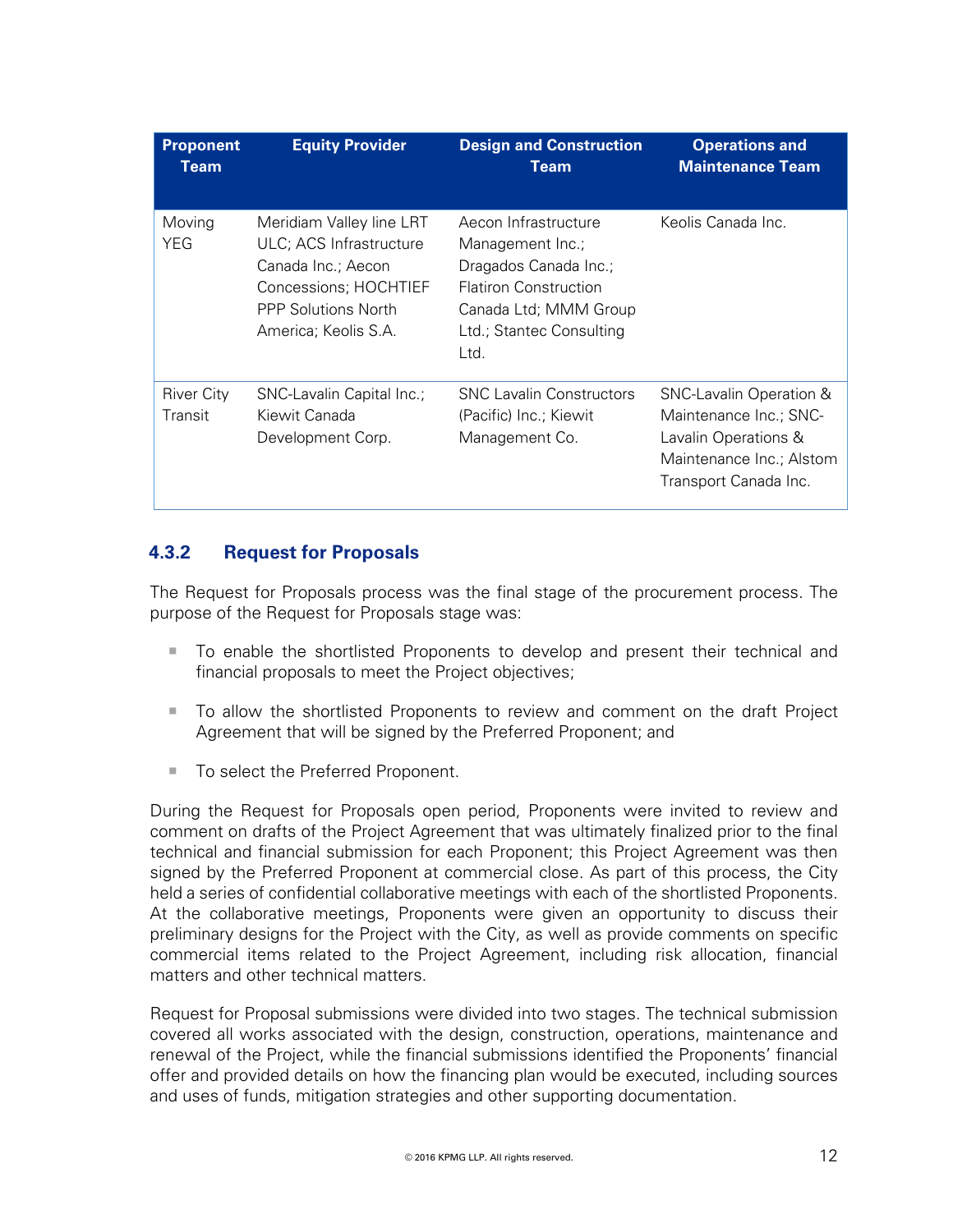The City received compliant technical and financial proposals from all three Proponents. The City selected TransEd Partners as the Preferred Proponent. It was determined by the City that TransEd Partners had submitted a compliant and complete technical submission that was aligned with the requirements of the Project Agreement. The City further determined that the proposal provided by TransEd Partners offered the lowest total costs on a net present value basis to the City over the full term of the Project Agreement.

### **4.4 Fairness Monitor**

A Fairness Monitor, GGC Consultants Inc., was engaged to monitor the competitive selection process and offer an assessment of the procurement procedures and an opinion on whether or not the competitive selection process was carried out in a fair and reasonable manner. The Fairness Monitor was provided access to all documents, meetings, and information related to the evaluation processes throughout the Request for Qualifications and Request for Proposals stages.

The Fairness Monitor issued letters at various stages in the project procurement process attesting that the process was undertaken in a fair manner and that no fairness issues were known to exist at the date of the letters.

The Fairness Monitor letters were issued on August  $6<sup>th</sup>$  2014 following the conclusion of the Request for Qualifications stage and again on November  $25<sup>th</sup>$  2015 following the conclusion of the Request for Proposals stage.

The Final Fairness Monitor Letter was issued on March  $15<sup>th</sup>$  2016 attesting to the commercial and financial close phase.

In all instances the Fairness Monitor has confirmed that the Request for Qualifications, Request for Proposals and the Financial and Commercial Close processes were open, unbiased, transparent, consistent in approach and fair.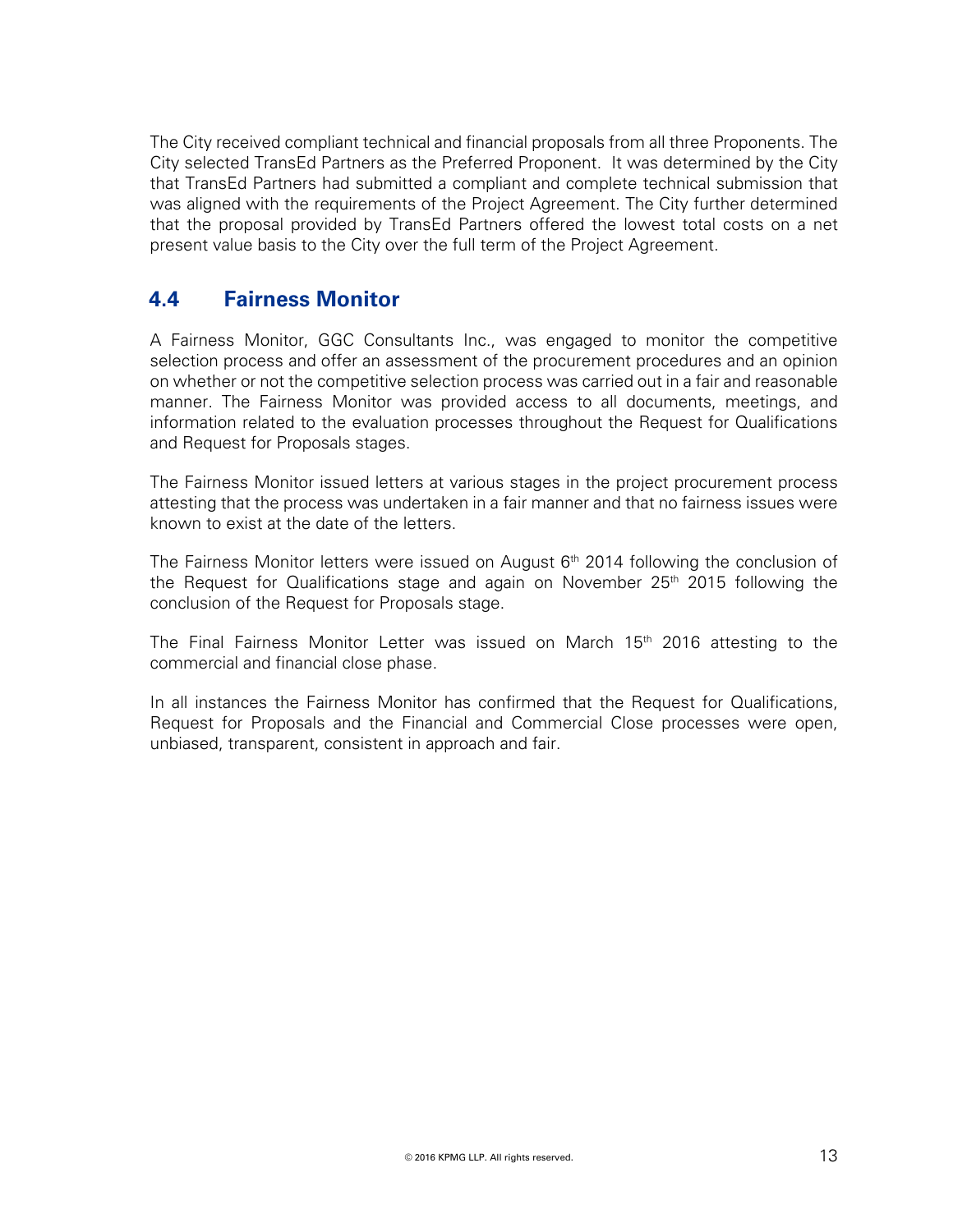# **5 Project Agreement Overview**

#### **Table 5-1: Quick Facts QUICK FACTS Project Co (Private Sector Counter-party) TransEd Partners General Partnership Project Owner City of Edmonton Construction Completion Target Manual Construction Completion Target Action Term of the Project Agreement** 4.8 yr construction; 30 yr O&M

# **5.1 Profile of the Preferred Proponent**

TransEd Partners was selected as the Preferred Proponent. TransEd Partners is a consortium consisting of the following parties:

- *Equity Investors: Fengate Capital Management Ltd.* (60%), *EllisDon Capital Inc.* (20%), *Bechtel Development Co.* (10%), and *Bombardier Transportation Inc.* (10%) will each provide equity in the Project. The amount of equity that each firm will provide is identified in parentheses.
- Lenders: The *Bank of Nova Scotia, Royal Bank of Canada and Sumitomo Mitsui Banking Corporation* will provide the senior debt capital for the Project.
- Design and Construction Responsibility: *Bechtel Canada Co., EllisDon Civil, Bombardier Transportation Canada Inc.*, *Arup Canada, IBI Group, and Bombardier Transportation Inc.* will be responsible for the design and construction of the Project.
- **Operations and Maintenance Responsibility:** *Bombardier Transportation Canada Inc., EllisDon Facility Services Inc., and Bechtel Canada Company* will have primary responsibility for the operations and maintenance of the Project, while TransDev North America Inc. will perform work as a subcontractor.

At commercial and financial close, the equity investors of TransEd Partners established a new legal general partnership entity known as TransEd Partners General Partnership, a special purpose entity for the Project, which for the purposes of the Project Agreement is Project Co, the private sector counter-party. TransEd Partnerships General Partnership has executed agreements with the parties listed above for delivering its obligations under the Project Agreement.

# **5.2 Key Terms of the Project Agreement**

The Project Agreement between the City and Project Co involves a 4.8-year construction period (February 2016 to December 2020) and a 30-year operating period. A summary of the responsibilities of Project Co, the City, and the Independent Certifier under the terms of the Project Agreement is provided below.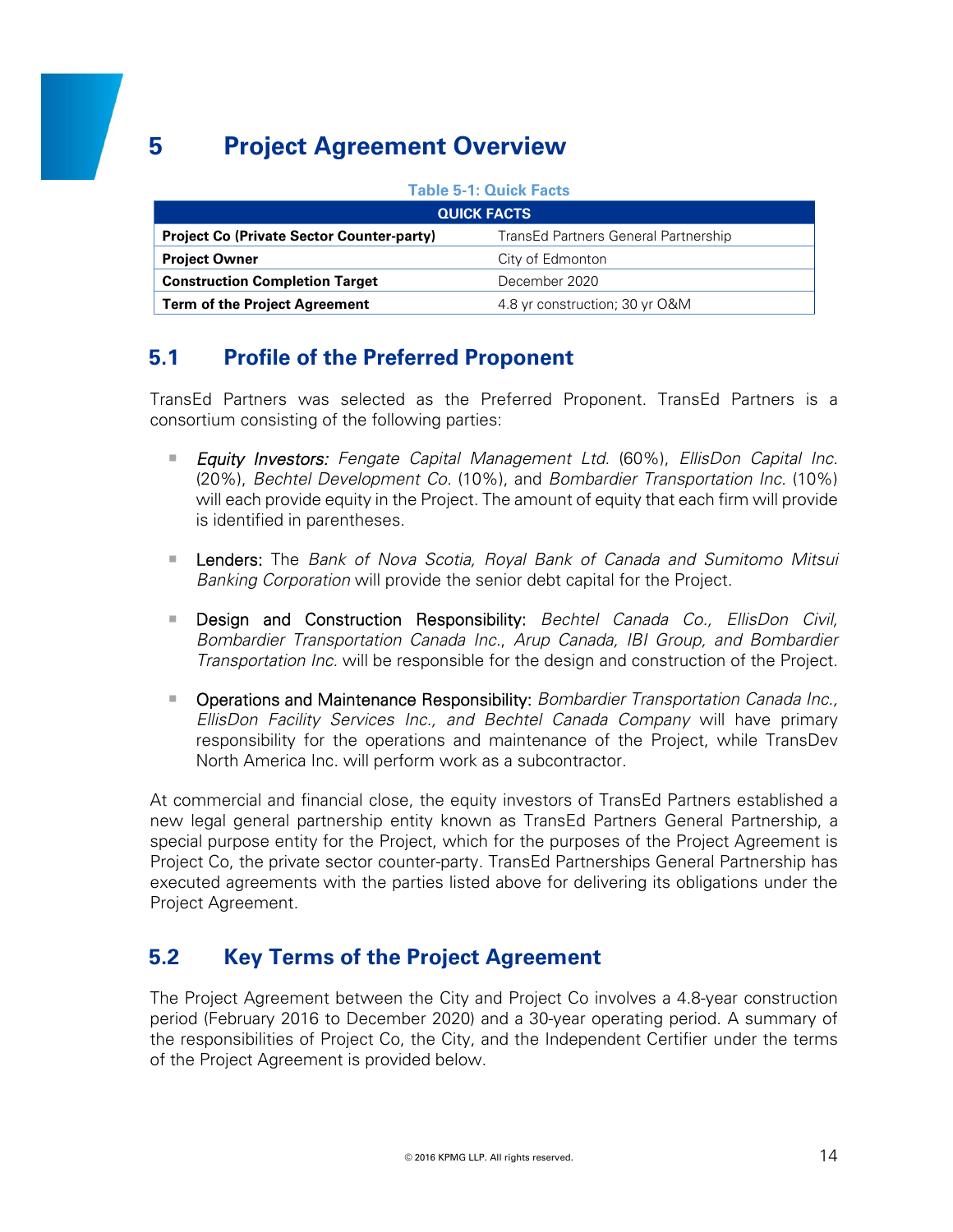#### **5.2.1 Summary Independent Certifier Responsibilities**

An independent third party will be selected through a competitive tendering process to provide independent oversight and monitoring of construction progress. The Independent Certifier will be responsible for various activities during the construction period including:

- Certification of monthly Construction Period Payments calculated based on the Independent Certifier's determination of the percentage of completion of construction based on a value in the ground measurement methodology; and
- The Independent Certifier certifies the Project is ready for service commencement.

#### **5.2.2 Summary Project Co Responsibilities**

Project Co will be responsible for various activities throughout the term of the Project Agreement, including:

- $\blacksquare$  Financing a portion of the design and construction costs to be repaid by the City over the operating period of the agreement;
- Completing the design, construction, testing and commissioning of the full system of the Project and commencing service in December 2020;
- Supplying the light rail vehicles required to provide the full service in December 2020;
- **Providing maintenance and major rehabilitation services as specified in the Project** Agreement over the 30-year operating period;
- Developing and implementing a detailed asset management and renewal program to ensure the Project's system components and assets meet the performance requirements for the full duration of the agreement term; and
- Meeting the detailed Handback Requirements, as specified by the Project Agreement, at the end of the Project Agreement term in 2050 when Project Co will transfer the operations of the light rail transit system back to the City.

#### **5.2.3 Summary City Responsibilities**

The City, as the owner of the Project and its assets, continues to have a number of responsibilities as the Project Owner during the term of the Project Agreement, including:

■ Making Construction Period Payments and Operating Period Payments in a timely manner and applying payment deductions from the aforementioned payments as required due to various performance breaches or poor performance;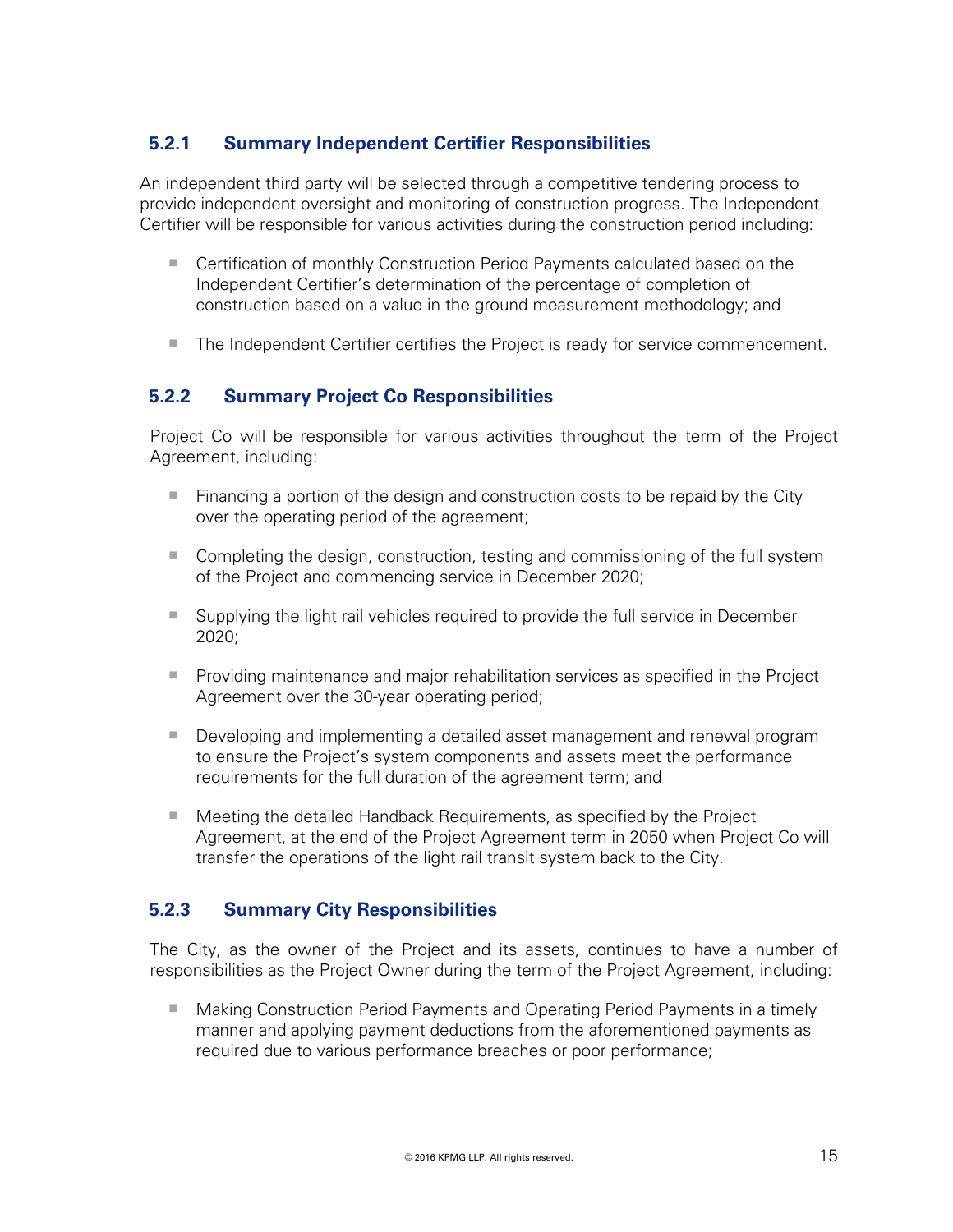- Monitoring the performance of Project Co and enforcing the contract throughout the Project Agreement term;
- **Instructing Project Co to operate the system to provide various passenger capacity** levels;
- Operating and maintaining the fare collection system and establishing and controlling all fare policies, such as the fare rates charged to customers;
- $\blacksquare$  Providing security staff that will patrol the City's entire light rail transit system, including policing and fare enforcement;
- $\blacksquare$  Installing ticket vending machines;
- Coordinating with other modes of transit provided by Edmonton Transit System (e.g. bus interfaces), and developing the schedule for the light rail transit service;
- **Providing shelters, signage and other passenger facilities including the Mill Woods** transit centre (Project Co is responsible for the Davies Station transit facility);
- Undertaking all marketing and advertising at light rail transit stations, bus stops, and in / on the light rail vehicles;
- Permitting of any and all potential retail activities at stops/station; and
- Undertaking any expansion of the light rail transit system in the future (e.g., a future West line expansion), including the related operating expenses of the expansion.

### **5.3 Quality and Performance Monitoring**

A key element of the Project Agreement is the quality and performance monitoring of Project Co throughout the agreement term. The Project Agreement establishes a number of mechanisms to monitor Project Co's performance during the Project Agreement terms that will help to ensure that the City is receiving value throughout the term. These quality and performance monitoring mechanisms have been highlighted below.

#### **5.3.1 Design and Construction Period**

It is expected that the following activities will occur during the design and construction period to better ensure that Project Co is meeting its contractual requirements and that payment is made based on progress and quality of work:

- The Independent Certifier will review and monitor design and construction progress, as well as reviewing invoices and costs of proposed design changes;
- A Construction Period Joint Committee will oversee the design and construction of the Project. The committee, comprising representatives from the City and Project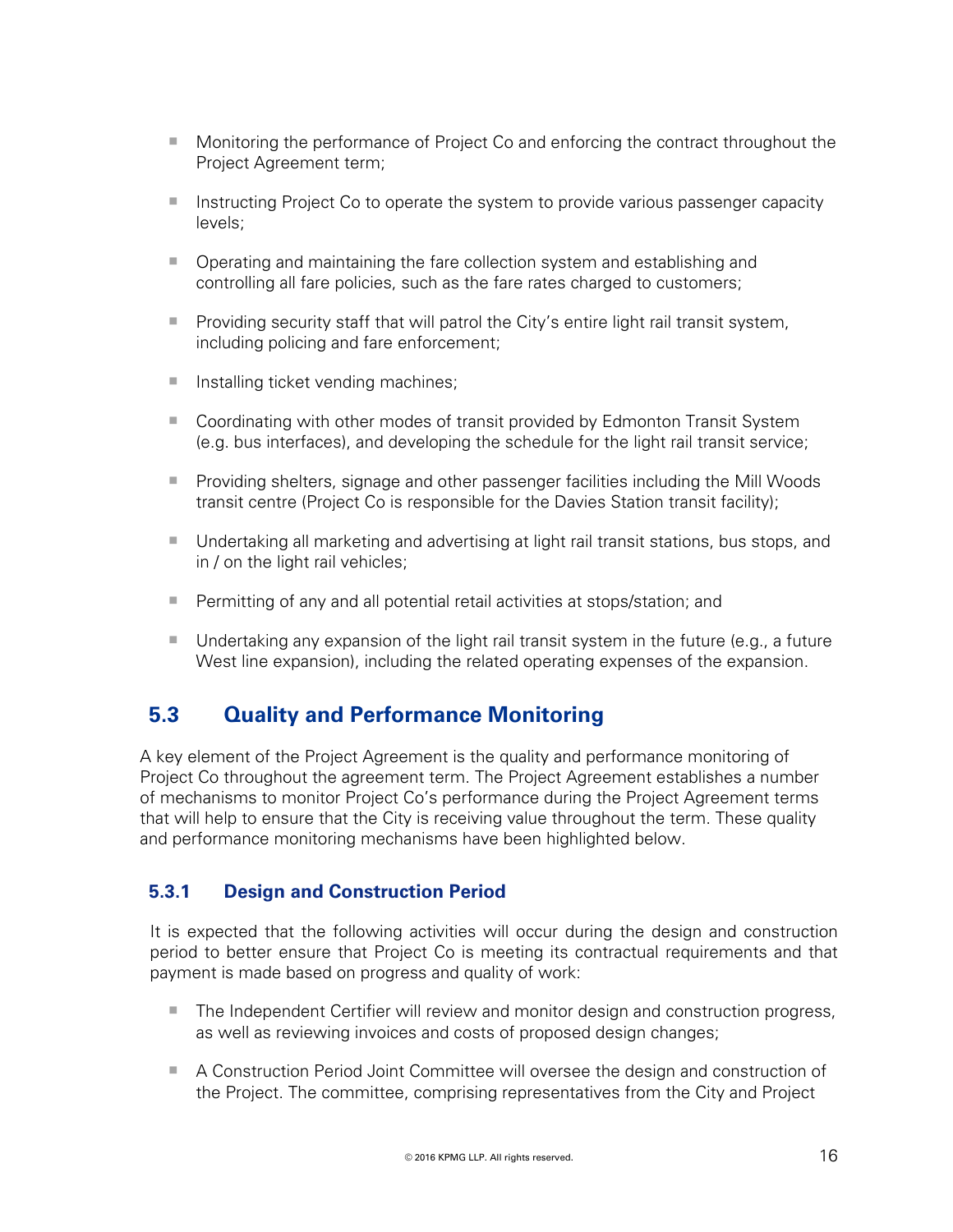Co, will meet at least once a month to discuss matters relating to the Project and to review the reports prepared by the Independent Certifier; and

■ Construction Period Payments made during the design and construction period are contingent upon Project Co's completion progress. This progress is verified by the Independent Certifier.

#### **5.3.2 Maintenance and Rehabilitation Period**

It is expected that the following activities will occur during the maintenance and rehabilitation period to ensure that Project Co is meeting its contractual performance requirements:

- An Operating Period Joint Committee will be established to provide oversight and direction on matters related to the operating period, including operations, maintenance and rehabilitation. The Operating Period Joint Committee meets at least once every 3 months throughout the Project Agreement term and includes representatives from the City and Project Co;
- The Committee reviews and monitors Project Co's performance throughout the Project Agreements' 30-year term;
- **Payment deductions will be applied where performance does not meet contractual** specifications and requirements;
- The City will perform inspections and testing to check reports and ensure the requirements continue to be met; and
- **Project Co's lenders will also review performance during the maintenance period to** protect their investment.

#### **5.3.3 Performance-Based Payment**

Payments to Project Co are performance-based, which means they can be reduced in the event that Project Co does not meet the performance standards of the Project Agreement. This mechanism better ensures that the City does not pay for goods and services that are not of the appropriate quality and incentivizes Project Co to meet the performance standards and requirements.

#### **5.3.4 Handback Requirements**

Project Co and the City will be required to adhere to the following requirements leading up to the end of the Project Agreement term: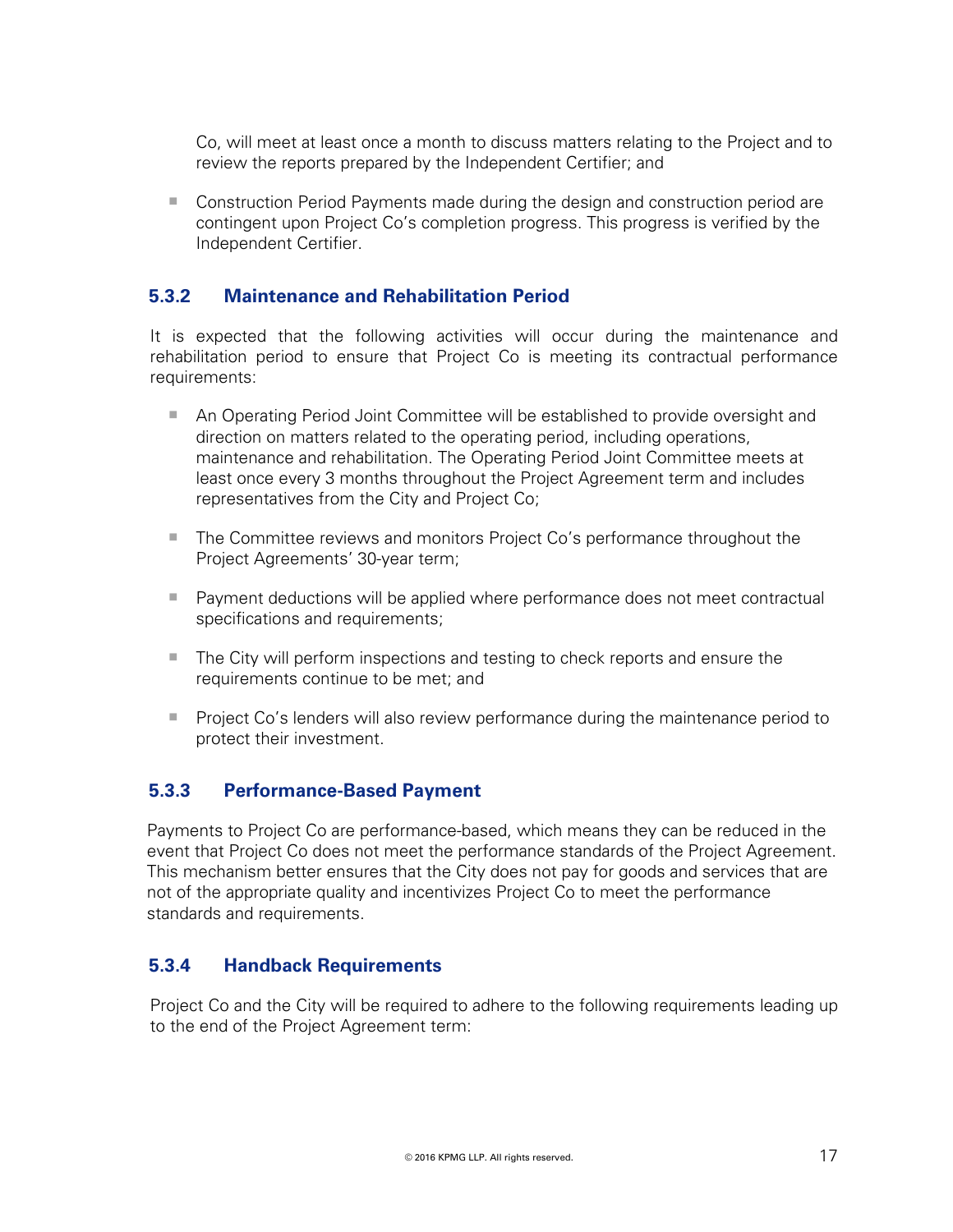- **Project Co is required to meet specific and detailed Handback Requirements at the** end of the Project Agreement term. The purpose of these requirements is to ensure that the Project has been well-maintained over the 30-year operating period;
- In 2043 and again in 2048 (seven years and two years prior to expiry of the Project Agreement), the City and Project Co will perform a detailed condition assessment of the Project's system components and assets to ensure that they are in the condition anticipated to meet the Handback Requirements specified in the Project Agreement. If the asset conditions are found to be below that anticipated, the City will hold back payments in reserve until Project Co makes the necessary repairs and corrections of potential identified deficiencies; and
- After the Project Agreement expires, the City will assume responsibility for operating, maintaining and rehabilitating the light rail transit system.

# **5.4 Payment Adjustments**

The Project Agreement provides for adjustments to the payments to Project Co to reflect specific circumstances related to the following:

- If there is a discriminatory change in law (specific to the Project rather than a general change in law), the payments may be adjusted to leave Project Co in a no better or worse position than if that change in law had not occurred;
- The payment in a given month may be reduced if Project Co does not meet the performance requirements set out in the Project Agreement. Deductions will vary depending on the incidents' severity and duration and will be applied on a monthly basis;
- The Service Payments and Major Rehabilitation Payments to be paid over the 30 year operating term are linked to an index in the Project Agreement. The index is composed of a basket of appropriate verifiable price indices, with monthly adjustments to the payments being applied in accordance with a set formula and weightings of the selected indices. Through the index the City offers a degree of protection to Project Co for inflation related pricing risks over the long-term 30 year period. To the degree that the index does not fully reflect the change in actual pricing, Project Co will assume this risk (known as differential inflation risk).

### **5.5 Risk Allocation Summary**

As noted above, the Project Agreement allocates risks and responsibilities between the City and Project Co. This risk allocation was pursued by the City on the basis that the risks should be held and managed by the party that is in the best position to do so. Some risks are assigned to Project Co, some risks are assigned to the City, and some risks are shared between the parties.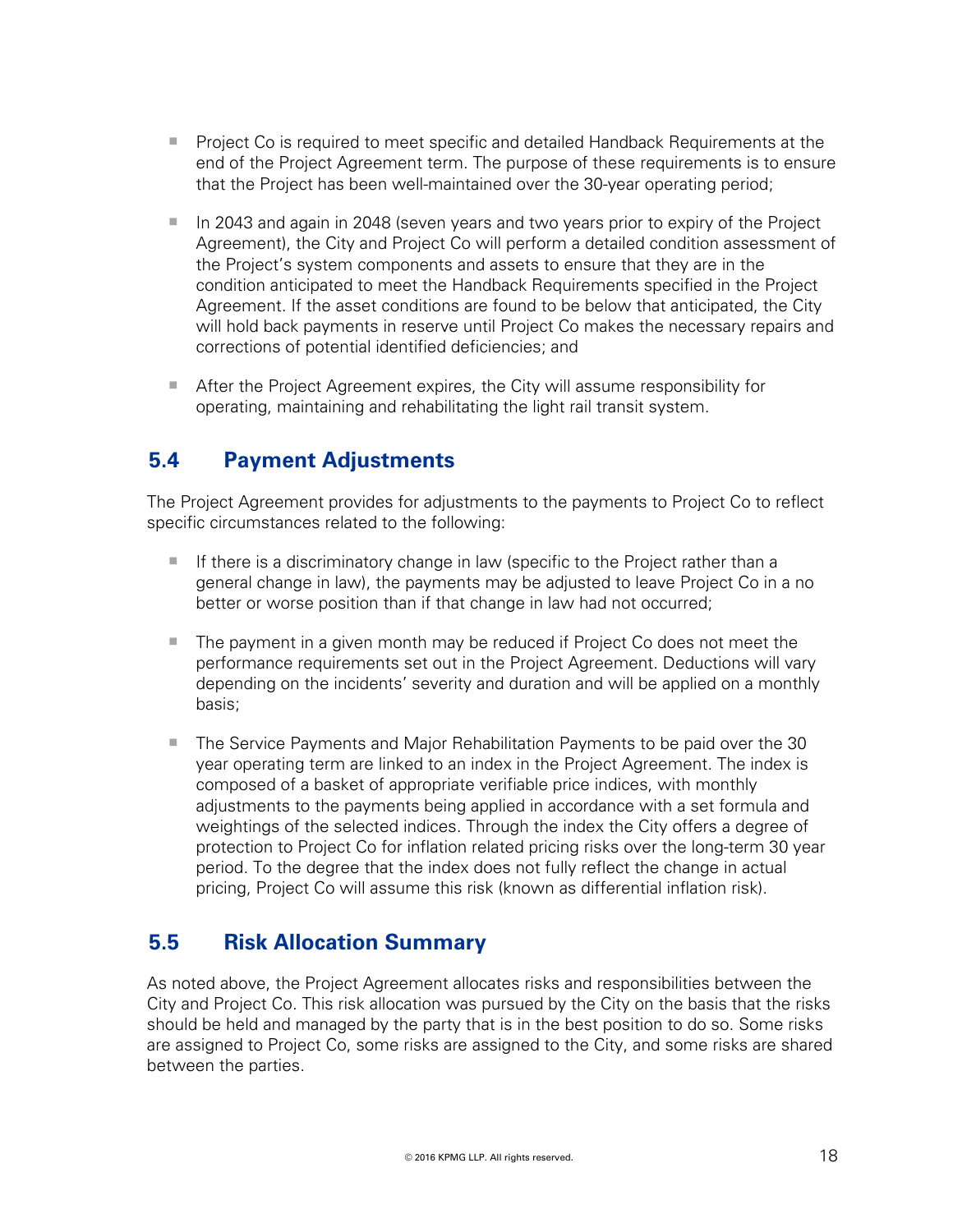The Project Agreement captures the detailed risk allocation over the construction period and 30-year operating period through its various commercial provisions.

Table 5-2 summarizes the key risk allocation between the City and Project Co under the Project Agreement.

| <b>RISKS AND RESPONSIBILITIES</b>                                  | <b>Retained by</b><br><b>City</b> | <b>Transferred</b><br>to Project<br>Co | <b>Shared</b> |
|--------------------------------------------------------------------|-----------------------------------|----------------------------------------|---------------|
| <b>Design &amp; Construction</b>                                   |                                   |                                        |               |
| Design                                                             |                                   | $\checkmark$                           |               |
| Construction of Infrastructure                                     |                                   | $\checkmark$                           |               |
| Light Rail Vehicle Supply                                          |                                   | ✓                                      |               |
| Land acquisition                                                   | ✓                                 |                                        |               |
| Utility relocation                                                 |                                   |                                        |               |
| <b>Before Financial Close</b>                                      | ✓                                 |                                        |               |
| <b>After Financial Close</b><br>$\bullet$                          |                                   | ✓                                      |               |
| Gerry Wright Operations and Maintenance Facility                   |                                   |                                        |               |
| Infrastructure and equipment<br>$\bullet$                          |                                   | ✓                                      |               |
| Activities surrounding the pipeline crossing the site<br>$\bullet$ |                                   |                                        |               |
| Supply and installation of ticket vending machines ("TVM"):        |                                   |                                        |               |
| Specification of supplier and supply of TVM<br>$\bullet$           |                                   |                                        |               |
| Installation of TVM<br>$\bullet$                                   |                                   |                                        |               |
| Base Construction and conduit installation                         |                                   | ✓                                      |               |
| Bus Infrastructure (excluding Davies Transit Centre)               |                                   |                                        |               |
| Shelters, signage and other passenger facilities                   | ✓                                 |                                        |               |
| Civil infrastructure (Lay-bys, pads for shelters)                  |                                   | ✓                                      |               |
| Environmental and other permits and approvals                      |                                   |                                        |               |
| Contamination:                                                     |                                   |                                        |               |
| Disclosed                                                          |                                   | ✓                                      |               |
| Undisclosed                                                        | $\checkmark$                      |                                        |               |
| <b>Geotechnical Site Conditions:</b>                               |                                   |                                        |               |
| General Corridor                                                   |                                   |                                        |               |
| Tunnel                                                             |                                   |                                        |               |
| <b>NSRV</b>                                                        |                                   |                                        |               |
| Slope Stability                                                    |                                   | ✓                                      |               |
| Stakeholder communications                                         |                                   | $\checkmark$                           |               |
| Testing & commissioning                                            |                                   | ✓                                      |               |
| <b>Operations, Maintenance &amp; Lifecycle</b>                     |                                   |                                        |               |
| Light rail transit civil infrastructure                            |                                   | $\checkmark$                           |               |
| Light rail transit signals/systems                                 |                                   | ✓                                      |               |
| Roadway signals/systems                                            |                                   |                                        | ✓             |

#### **Table 5-2: Summary of Risk Allocation for Project Agreement**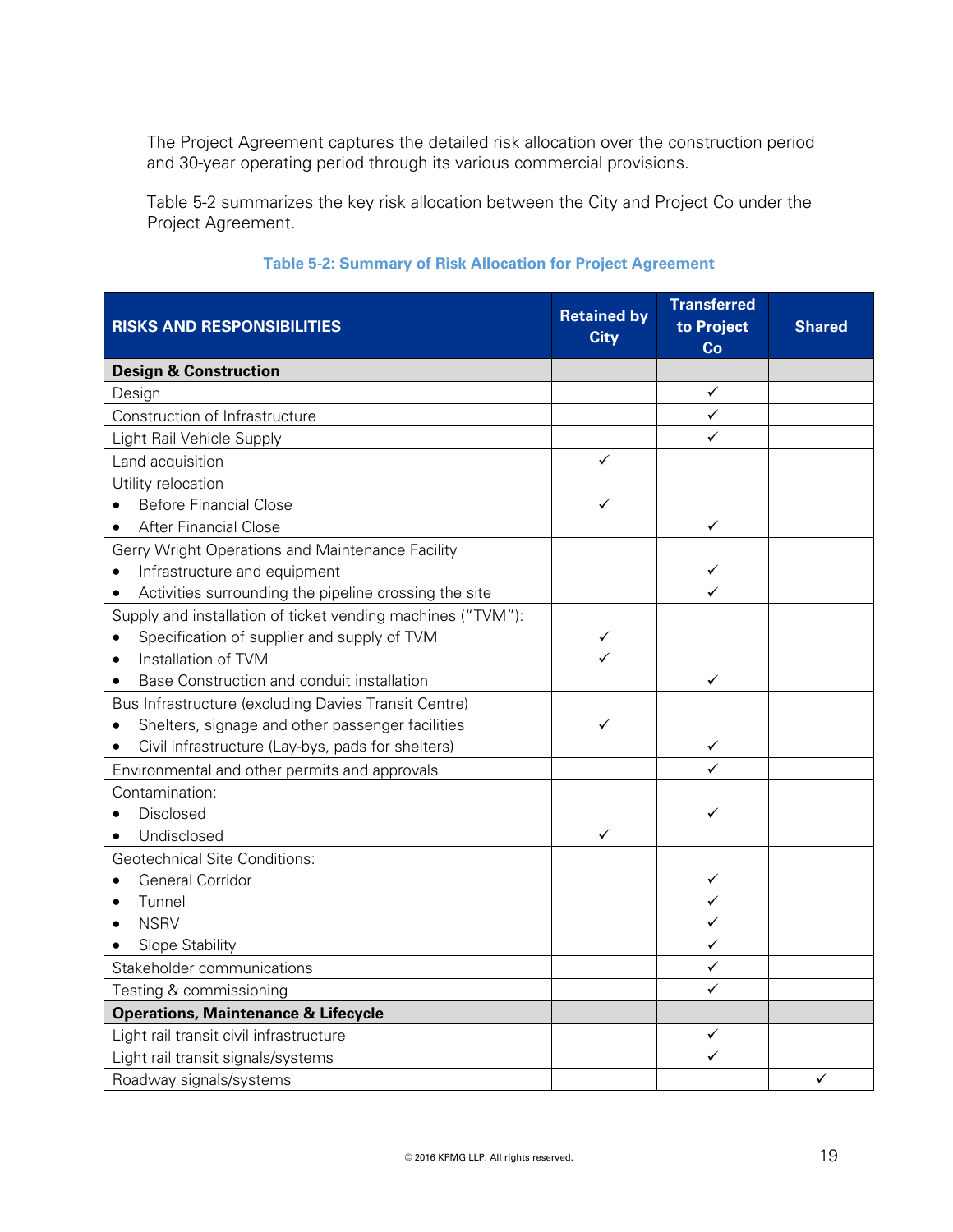| <b>RISKS AND RESPONSIBILITIES</b>                         | <b>Retained by</b><br><b>City</b> | <b>Transferred</b><br>to Project<br>Co | <b>Shared</b> |
|-----------------------------------------------------------|-----------------------------------|----------------------------------------|---------------|
| Light Rail Vehicles                                       |                                   | ✓                                      |               |
| Roadways and Drainage components:                         |                                   |                                        |               |
| Within or below the extent of the Trackway                |                                   | ✓                                      |               |
| Outside of the Trackway<br>$\bullet$                      | ✓                                 |                                        |               |
| Landscaping                                               |                                   |                                        | $\checkmark$  |
| Snow removal:                                             |                                   |                                        |               |
| Trackway<br>$\bullet$                                     |                                   | ✓                                      |               |
| Roadways and sidewalks<br>$\bullet$                       |                                   |                                        |               |
| Constrained areas                                         |                                   |                                        |               |
| <b>OMF</b><br>$\bullet$                                   |                                   |                                        |               |
| Davies Transit Centre and Davies Park'n'Ride<br>$\bullet$ |                                   |                                        |               |
| Stops and Station                                         |                                   |                                        |               |
| All other areas                                           | ✓                                 |                                        |               |
| Station / Stops maintenance                               |                                   | ✓                                      |               |
| Fare setting and collection                               | ✓                                 |                                        |               |
| Energy:                                                   |                                   |                                        |               |
| Consumption                                               |                                   | ✓                                      |               |
| Pricing/Inflation<br>$\bullet$                            | ✓                                 |                                        |               |
| Activities surrounding the pipeline at the Operations and |                                   |                                        |               |
| Maintenance Facility                                      |                                   | $\checkmark$                           |               |
| Davies Park'n'Ride and Transit Centre maintenance         |                                   | ✓                                      |               |
| Mill Woods Transit Centre maintenance                     | $\checkmark$                      |                                        |               |
| Marketing the light rail transit service                  | ✓                                 |                                        |               |
| Developing the service timetable                          |                                   |                                        | ✓             |
| Bus Infrastructure (other than at Davies Transit Centre)  | ✓                                 |                                        |               |
| Advertising                                               | $\checkmark$                      |                                        |               |
| Retail activities at stops                                | $\checkmark$                      |                                        |               |
| Policing and fare enforcement                             | $\checkmark$                      |                                        |               |
| Safety of System                                          |                                   | $\sqrt{2}$                             |               |
| Damage to Project                                         |                                   |                                        | ✓             |
| Communications with the public concerning general transit |                                   |                                        |               |
| information                                               |                                   |                                        | ✓             |
| <b>Complaint Management</b>                               |                                   |                                        | ✓             |
| City transport policy                                     | ✓                                 |                                        |               |
| Ridership Volumes / System Capacity and Service Levels    | ✓                                 |                                        |               |
| User satisfaction                                         |                                   | ✓                                      |               |
| <b>Project Financing &amp; Other</b>                      |                                   |                                        |               |
| Financing                                                 |                                   |                                        | ✓             |
| Inflation:                                                |                                   |                                        |               |
| During construction period                                |                                   |                                        |               |
| During operating period                                   | ✓                                 |                                        |               |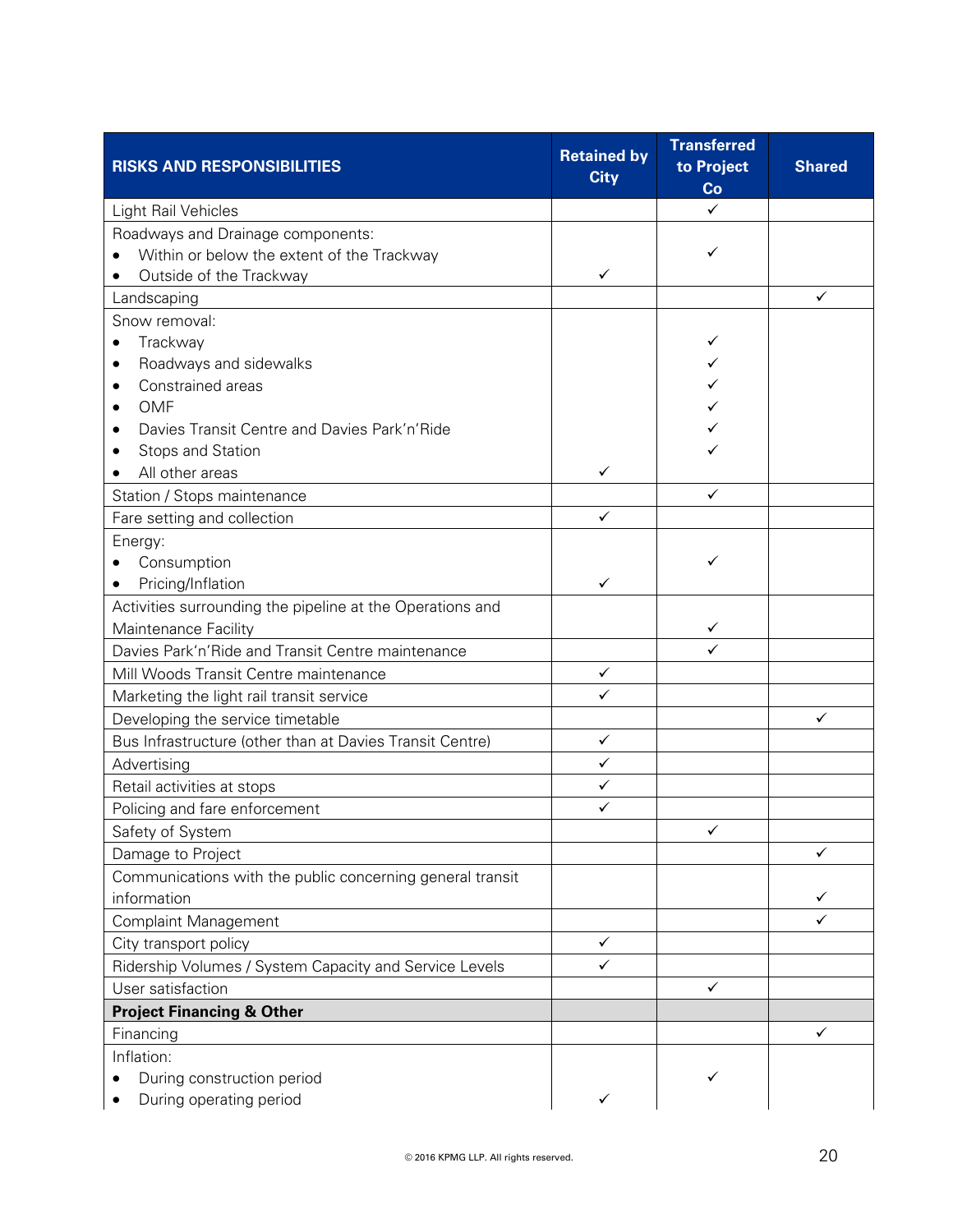| <b>RISKS AND RESPONSIBILITIES</b>              | <b>Retained by</b><br><b>City</b> | <b>Transferred</b><br>to Project<br>Co | <b>Shared</b> |
|------------------------------------------------|-----------------------------------|----------------------------------------|---------------|
| Differential inflation during operating period |                                   |                                        |               |
| Change in Law                                  |                                   |                                        |               |
| Force Majeure                                  |                                   |                                        |               |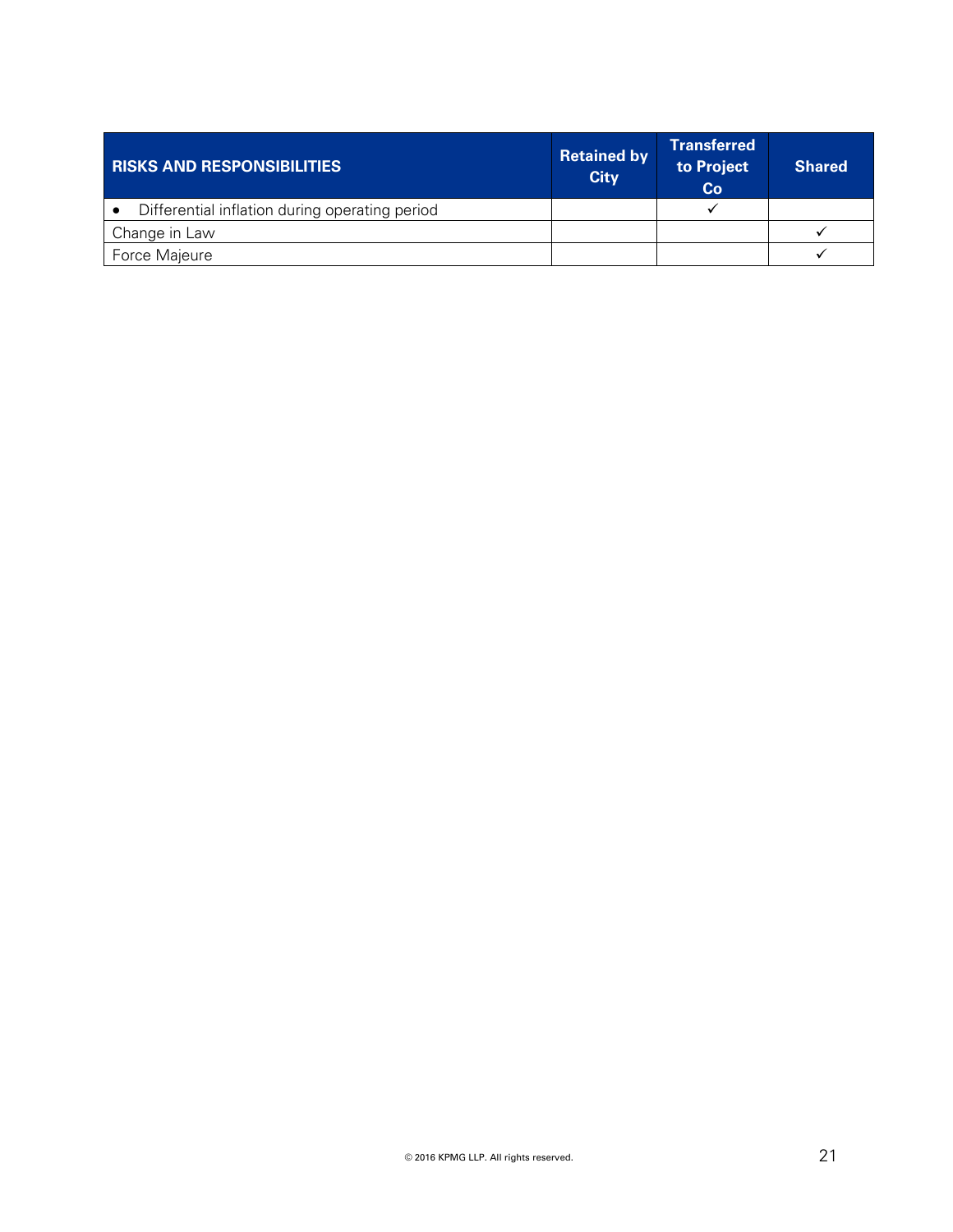# **6 Value for Money Assessment**

As indicated previously, VFM assessments compare total project costs of the public sector comparator with that of the P3 project and the difference is referred to as value for money. If the P3 project costs are assessed to likely be lower than the public sector comparator costs, the P3 project is said to likely be able to deliver positive value for money.

VFM assessments utilize assumptions about the future macro and local economy, probabilistic risk assessment, financial modelling and sensitivity analysis to perform this comparison and to develop an understanding of the potential range of VFM that the project may generate.

For this VFM assessment, the public sector comparator is represented by the DB model and the P3 project is represented by a DBFVOM model. Total project costs are compared on a risk-adjusted and net present value ("NPV") basis.

To arrive at risk adjusted costs, it is standard practice to develop a risk matrix and to quantify risks through a risk workshop (this process is described in Section 6.2).

The VFM assessment presented in this chapter has been performed after financial close for the Project. The following sections provide details on the project costs and the results of this VFM assessment.

# **6.1 Project Cost Estimates**

Prior to the receipt of the Proponent financial submissions as part of the procurement process, the City, together with its cost consultant and owner's engineering team, estimated the various project costs that would likely be incurred over the full project term (construction period and 30 year operations and maintenance period).

Estimates were developed for the likely project cost expectations if the Project was procured as a DB and as a DBFVOM.

It is noted that after the receipt of the Proponent's financial submission, Construction Period Payments and Operating Period Payments from the Preferred Proponent's financial offer are used as the basis of the DBFVOM costs.

When considering the project costs under the DB model, the City considered its experience in building light rail transit systems, procuring light rail transit vehicles and operating and maintaining the Edmonton Transit System.

When considering the project costs under the DBFVOM model, the City again considered its experience in building light rail transit systems and procuring light rail vehicles, and operating the Edmonton Transit System operations. In addition, the City supplemented the estimation process with case studies involving private sector light rail transit operation and maintenance.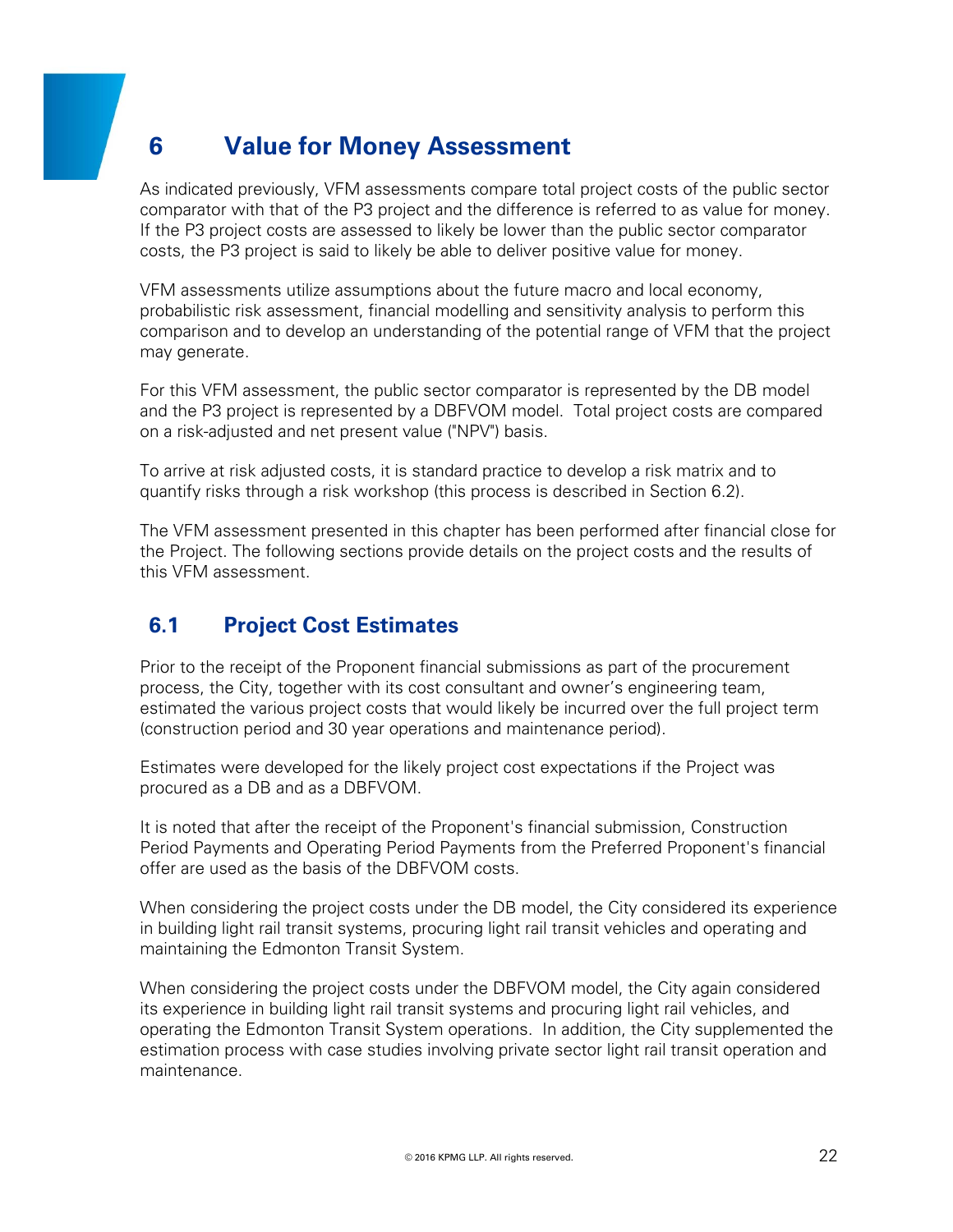The estimation of project costs takes into consideration the activities and responsibilities of the City and the expected counter-party under the two models.

The cost estimates were then risk-adjusted, as discussed in Section 6.2.

The broad project cost payment categories are:

- *Construction Period Payments:* Construction Period Payments include Progress Payments (DB and DBFVOM models) and a Service Commencement Payment (DBFVOM model only):
	- *Progress Payments:* Under the DBFVOM model the City would make Progress Payments to Project Co totalling 50% of the project's capital costs. Under the DB model the City would make progress payments equal to 100% of the project's capital cost.
	- *Service Commencement Payment:* Under the DBFVOM model, the City would make a payment to Project Co that is equal to 16.7% of the project's capital costs upon certification of the system for service commencement. Service Commencement is linked to the successful commissioning of the light rail transit system and the ability to start operations. Under the DB model, a separate Service Commencement Payment would not be necessary as the Design-Builder would have received full 100% monthly payments for work completed.
- *Operating Period Payments:* Once Service Commencement is achieved, the City would make monthly Operating Period Payments. These payments are intended to cover the remaining capital costs owed to Project Co (in the case of a DBFVOM model only), operating costs (both models), maintenance costs and major rehabilitation costs (both models).
	- *Capital Payment:* As the City would have paid Project Co 66.7% of the project capital costs prior to service commencement, Project Co would need to finance the remaining 33.3% of the project capital costs. As such, under the DBFVOM model, during the operating period, the City would make fixed (unindexed) monthly payments to Project Co to cover the costs associated with the long-term financing of the outstanding capital costs (debt repayment and equity return).
	- *Service Payment:* During the operating period, under the DBFVOM model the City would make monthly payments to Project Co, based on the operating service level as specified in the Project Agreement for any given period of time. The Service Payment can be adjusted for special events and small permanent changes to service levels with associated pricing being clearly stipulated in the Project Agreement. Under the DB model, Edmonton Transit System would undertake the operations of the Project through its operating budget as established by City Council in the ordinary course of the annual operating budget process.
	- *Major Rehabilitation Payments:* During the operating period, under the DBFVOM model the City would make monthly payments to Project Co to compensate Project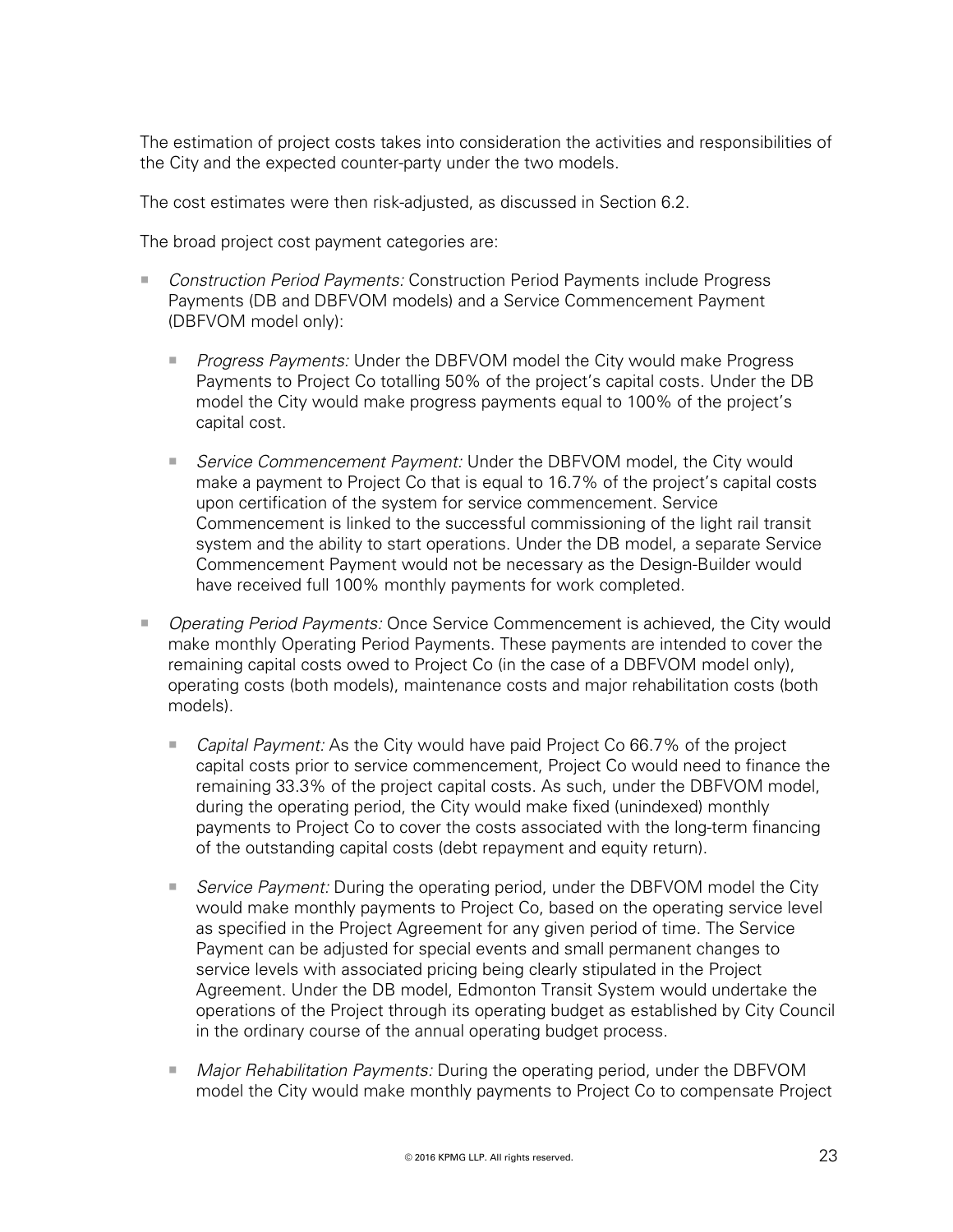Co for major rehabilitation costs expected to be incurred, including major rehabilitation for the light rail transit system and light rail vehicles. Under the DB model, the City would allocate major rehabilitation capital budget in accordance with its capital budget setting process and in accordance with its identification by Edmonton Transit System of the Project rehabilitation needs during the term.

- *City Construction Period Costs:* The City would be required to undertake a number of construction-related activities including project management and oversight under each of the DB and DBFVOM models.
- *City Operating Period Costs:* The City would be required to undertake a number of operations-related activities including fare collection and enforcement as well as project management and oversight under each of the DB and DBFVOM models.

In addition to the project cost categories noted above, the Project procurement process and Project Agreement incorporated an incentive regime designed to encourage various construction related behaviours. The components of the incentive regime were:

- **Lane closure rental charges (designed to encourage proponents to keep traffic lanes** open as much as possible);
- **Transit Detour impact charges (designed to encourage proponents to avoid closing** traffic lanes that result in transit detours or make detours onerous);
- Occupancy charges within the River Valley (designed to encourage proponents to spend the minimum amount of construction time necessary in the River Valley and to restore its landscaping as soon as practical);
- **Tree removal or damage charges (designed to encourage proponents to avoid the** removal of or damage to specified trees along the alignment); and
- Unit pricing for potential contaminated soil removal (designed to avoid risk premium pricing for contaminated soil removal by seeking a unit rate at proposal stage).

Proponents were required to consider the incentives regime and associated charges in formulating their technical approach to the Project. In formulating their approach, proponents would consider alternative approaches to minimize total project costs and incentive regime charges and incorporate the approach in their financial proposal.

For the PSC, the City developed an expectation of how the technical approach under the DB model would reflect the incentive regime and estimated the potential value of the incentive regime charges under the DB model.

# **6.2 Risk Quantification Process**

A key component of VFM assessment is the quantification and range assessment of project risks. An overview of the risk assessment process applied to this Project is outlined in Figure 6-1.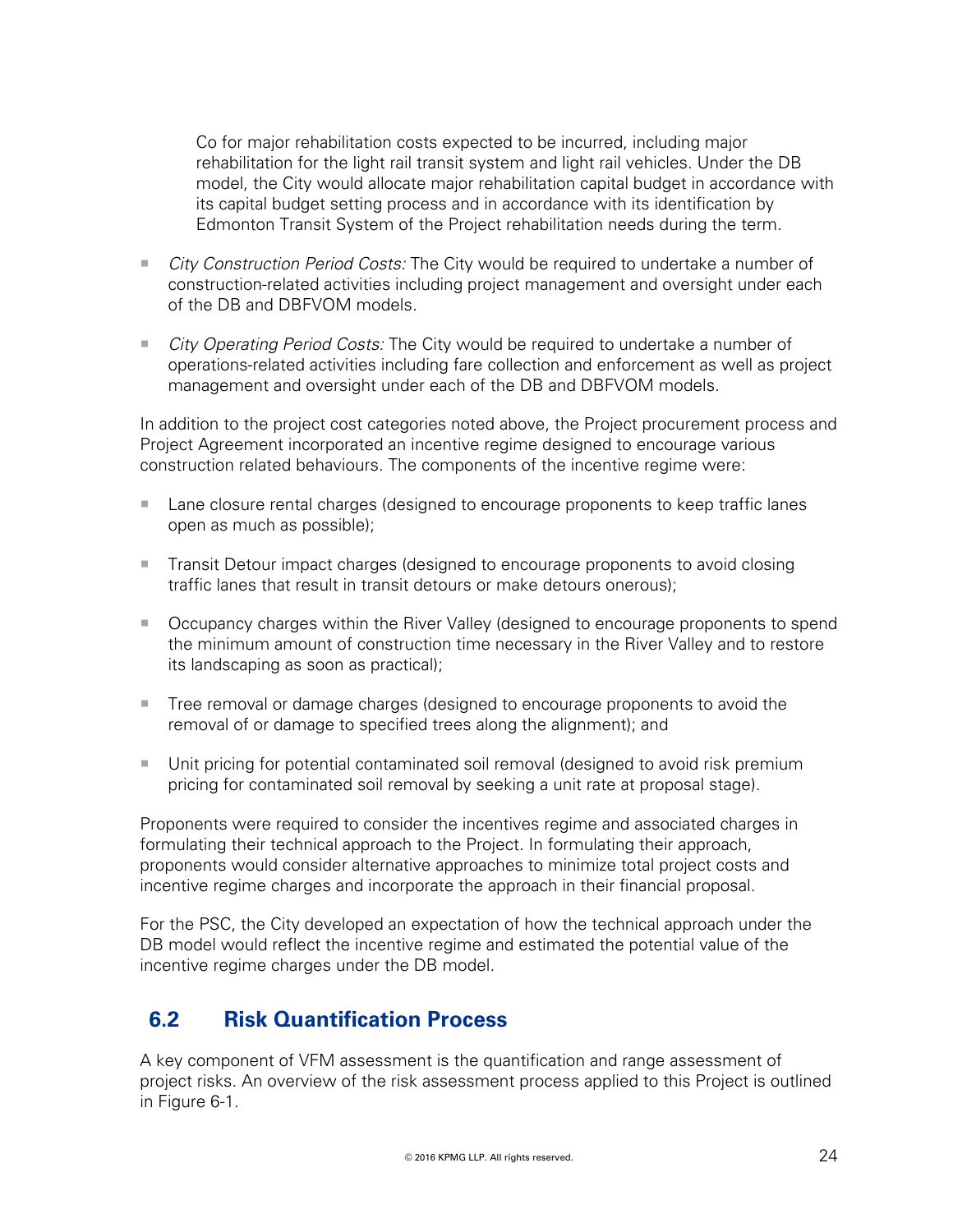

*Step 1* described in the above figure was undertaken and involved identifying and compiling a complete list of project risks. The risk register established by the City as part of the business case assessment it undertook in 2011-2012 was updated as the procurement process progressed. The project risks were actively monitored by the City and additional risk workshops were held with members of the City and their advisors.

*Steps 2 and 3* involved evaluating and quantifying the impact of the risks for the DBFVOM and DB models. In particular, a consensus estimate of the following inputs was developed during risk workshop sessions:

- $\blacksquare$  Cost Base this refers to the cost portion of the project that the risk will affect.
- Probability the overall probability that the risk would occur (between  $0\%$  and 100%);
- $\blacksquare$  Most likely outcome the most likely cost impact if the risk were to occur;
- Low Case the estimated 'low case' cost impact that would occur for 1 in 20 events (i.e. 5th percentile); and
- $\blacksquare$  High Case the estimated 'high case' cost impact that would occur for 1 in 20 events (i.e. 95th percentile).

Risks were then quantified using the following formula:

Risk Cost = Cost Base \* Probability of Risk Occurring \* Impact of Risk

*Step 4* of the risk assessment methodology was completed following the risk workshop. As part of this step, the inputs established in steps 2 and 3 were used to develop probability curves. The risk modelling software @Risk was used for this purpose. @Risk was used to conduct a Monte Carlo analysis of potential risk outcomes. The Monte Carlo simulation used the low, most likely and high cost impacts estimated in the risk workshop in a probability distribution (in this case a triangular distribution) to calculate the cost impact of each risk. The probability distribution allows for estimated total risks to be calculated at different confidence levels. For example, at 95th percentile, the estimated risk value will be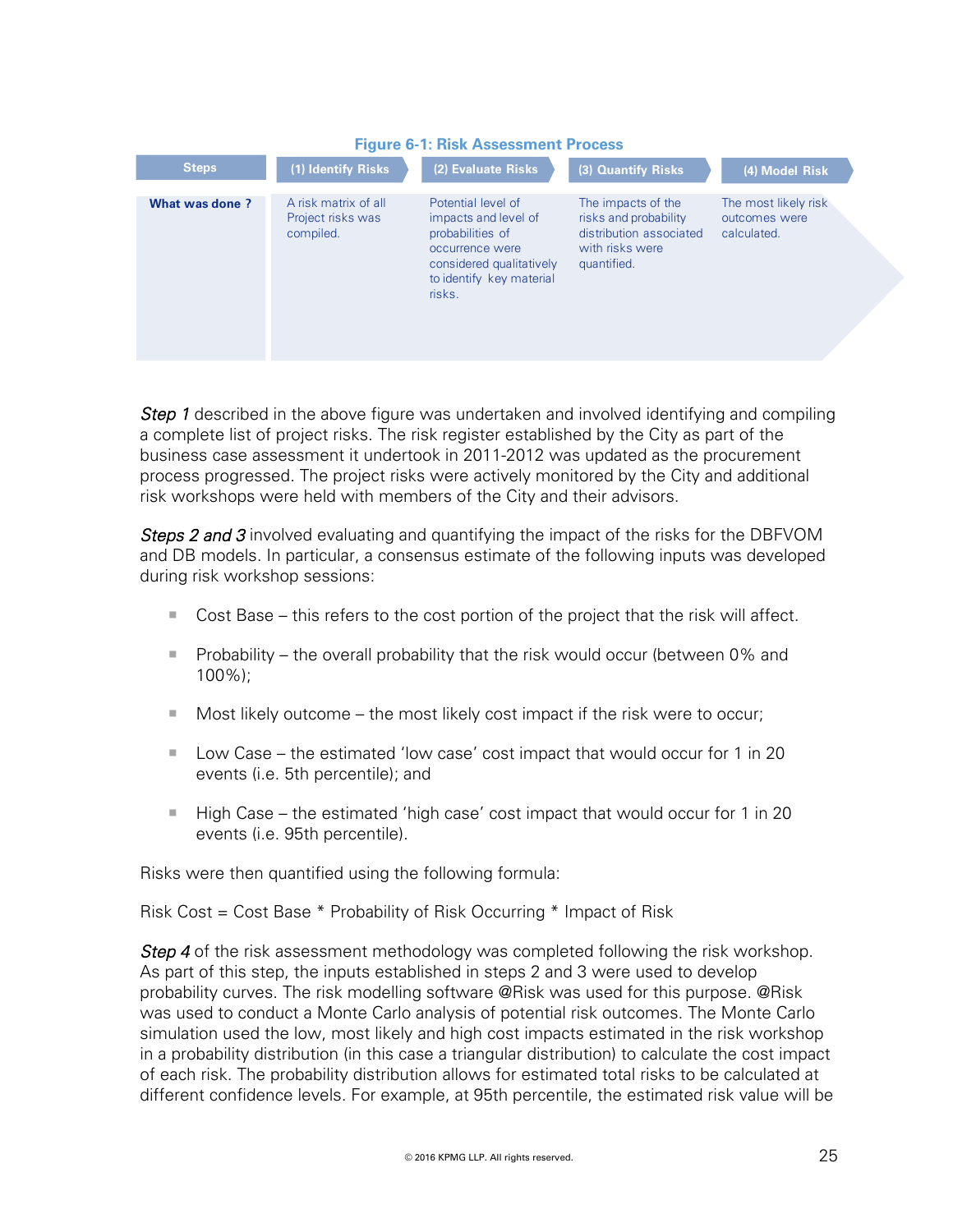exceeded only 1 out of 20 times. At 50th percentile (expected value), the estimated risk value will be exceeded 1 out of 2 times. Risk averse organizations will typically use a higher confidence level compared to less risk averse organizations. For the main results in this VFM assessment, the risk quantification results associated with the expected values were considered in the total project cost quantifications. The Monte Carlo simulation establish a range of risk outcomes which were also subject to sensitivity analysis to establish the range of potential VFM assessment results.

The risk quantification process was reviewed and updated throughout the procurement process to ensure that the analysis reflected the final version of the Project Agreement.

# **6.3 Value for Money Results**

For both the DB model and the DBFVOM model, the total risk-adjusted project costs are reported as net present values as at January 1, 2016. The conversion of the risk-adjusted project costs to net present values is undertaken by using a discount rate which is based on the City's long-term cost of existing debt as at the time of the assessment.

The net present values for the total risk-adjusted costs of the Project delivered using the DB and DBFVOM models are set out in the table below.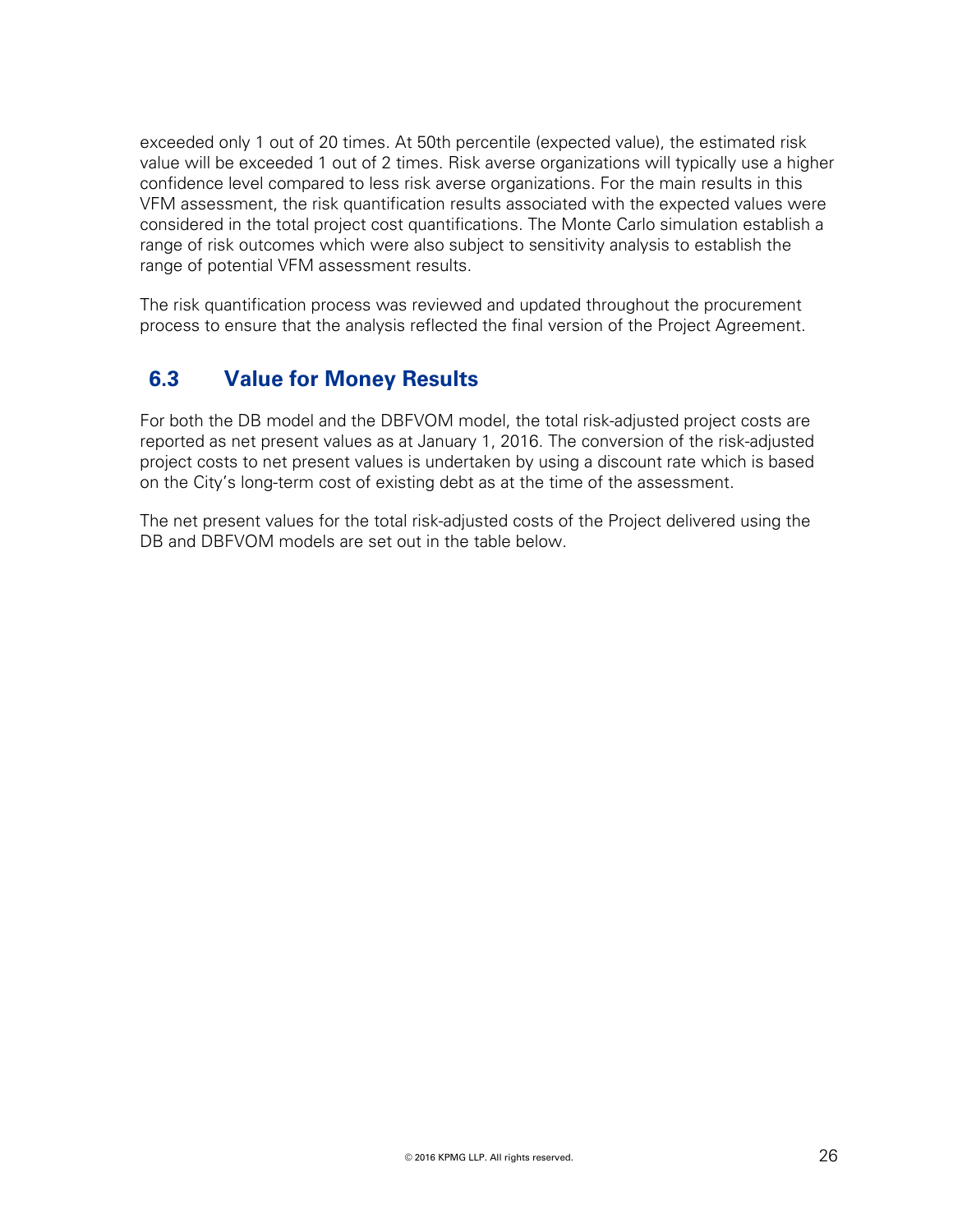| <b>NET PRESENT VALUE (\$ millions)</b>         | <b>DB</b>   | <b>DBFVOM</b> |  |
|------------------------------------------------|-------------|---------------|--|
| Construction Period Payments <sup>1</sup>      | 1,446       | 848           |  |
| Capital Payments                               | $\Omega$    | 392           |  |
| Sub-total                                      | 1,446       | 1,240         |  |
| Service Payments <sup>2</sup>                  | 689         | 434           |  |
| Major Rehabilitation Payments <sup>2</sup>     | 232         | 153           |  |
| Sub-total                                      | 921         | 587           |  |
| <b>Other City Construction Period Costs</b>    | 479         | 442           |  |
| Other City Operating Period Costs <sup>2</sup> | 89          | 93            |  |
| Sub-total <sup>3</sup>                         | 569         | 534           |  |
| Less Anticipated Revenues <sup>2</sup>         | (190)       | (190)         |  |
| Total <sup>3</sup>                             | 2,746       | 2,172         |  |
| Cost Differential <sup>4</sup>                 | 574 million |               |  |
| Percentage Savings <sup>4</sup>                |             | 21%           |  |
| <b>Sensitivity Range of Percentage Savings</b> | 17% to 25%  |               |  |

#### **Table 6-1: Value for Money Assessment**

<sup>1</sup> Construction Period Payments do not consider the estimated effects of the incentive regime charges (see also note 4).

 $2$  Operating Period costs and revenues are generated based on assumptions of ridership growth over the 30 year term and long inflation rate assumptions that are the same for both the DB and DBFVOM model assessments.

<sup>3</sup> Totals may not sum due to rounding.

4 If the incentive regime charges were included in the analysis the differential would be \$727 million or 25%.

Based on the analysis and the underlying assumptions as described herein, it is estimated that the City may achieve value for money of \$574 million in net present value terms by pursuing the project under the DBFVOM model rather than the DB model.

A number of sensitivities of this result were undertaken, including:

- Adding and subtracting 0.5% to the discount rate;
- Adding and subtracting 1% to the long-term inflation assumptions;
- Adding and subtracting 10% to the DB Construction Period Payments (no change to the DBFVOM); and
- Adding and subtracting 10% to the DB Service Payments and Major Rehabilitation Payments (no change to the DBFVOM).

These sensitivities result in a range of VFM potential results as shown in the table below: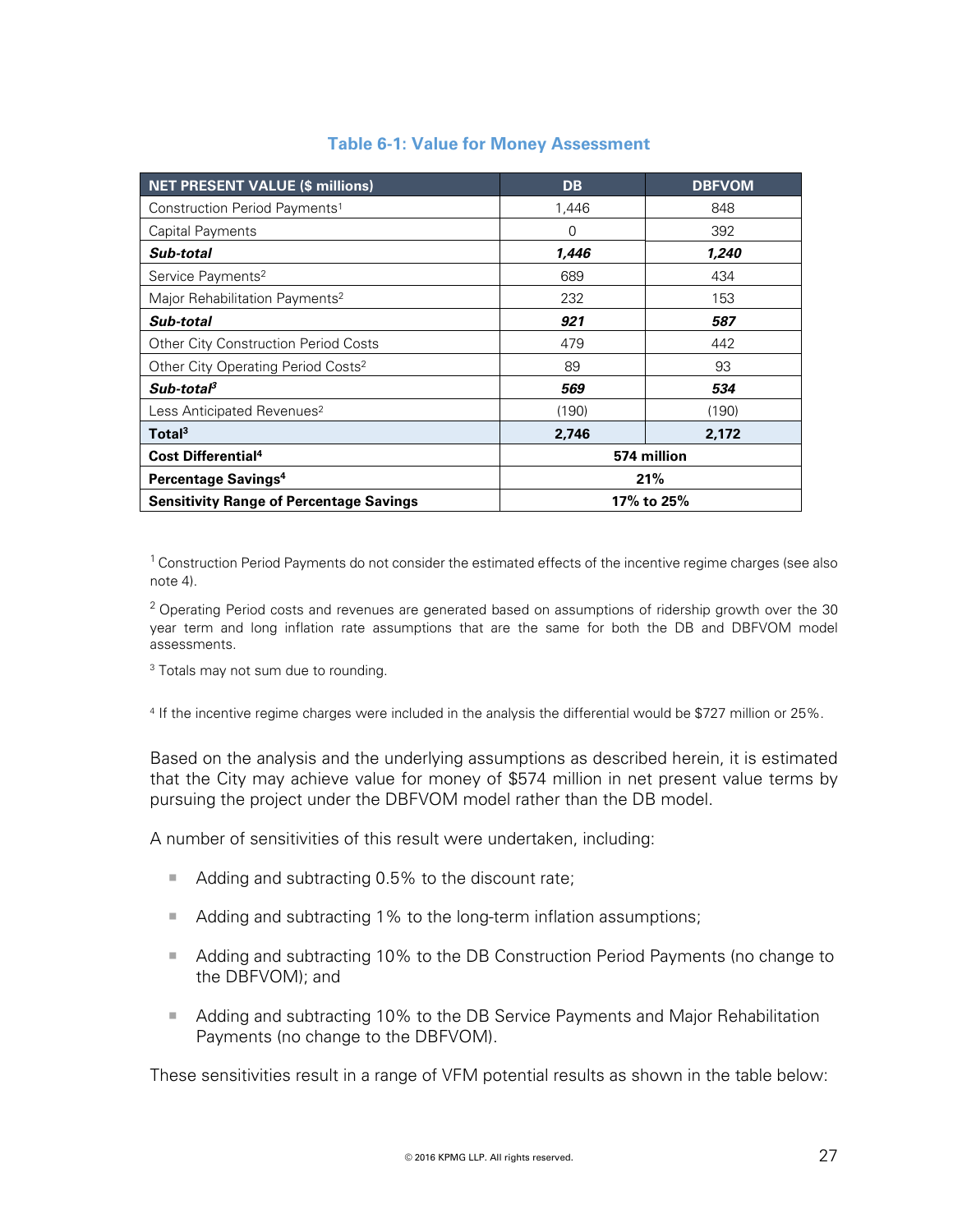| <b>SENSITIVITIES</b>                                         | <b>VFM RESULT</b> |
|--------------------------------------------------------------|-------------------|
| <b>Base VFM</b>                                              | 21%               |
| Add 0.5% to the discount rate                                | 23%               |
| Subtract 0.5% from the discount rate                         | 19%               |
| Add 1% to the long-term inflation assumptions                | 22%               |
| Subtract 1% from the long-term inflation assumptions         | 20%               |
| Add 10% to the DB Construction Period Payments (no change to | 25%               |
| the DBFVOM)                                                  |                   |
| Subtract 10% from the DB Construction Period Payments (no    | 17%               |
| change to the DBFVOM)                                        |                   |
| Add 10% to the DB Service Payments and Major Rehabilitation  | 23%               |
| Payments (no change to the DBFVOM)                           |                   |
| Subtract 10% from the DB Service Payments<br>and Major       | 18%               |
| Rehabilitation Payments (no change to the DBFVOM)            |                   |

These sensitivities generated a range of value for money assessment savings between 17% and 25%.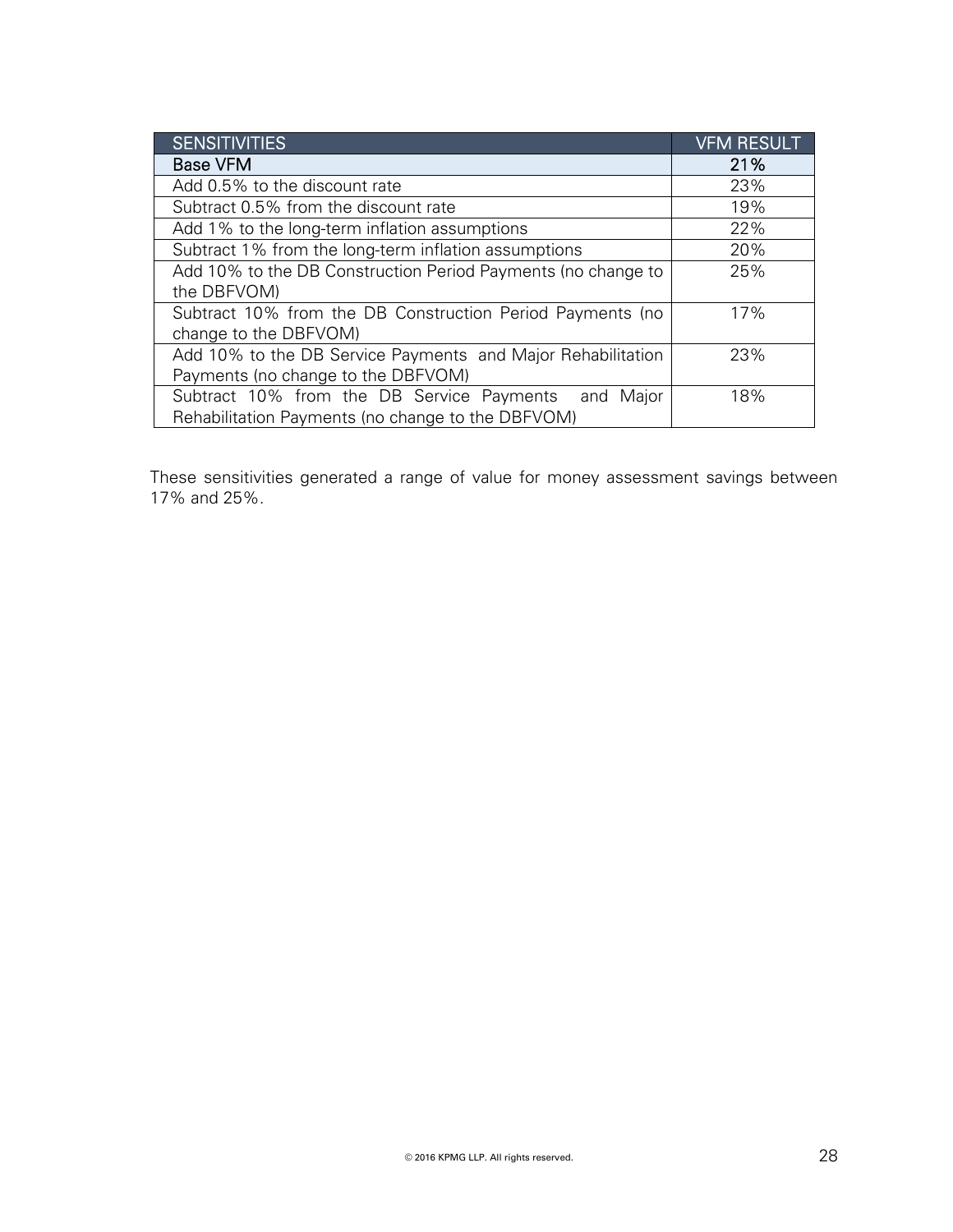# **Appendix A – Glossary of Terms**

Construction Period Payments: The mechanism used to financially compensate the contractor during the design and construction period. Construction Period Payments can include Progress Payments and a Service Commencement Payment.

**Design-Build (DB)**: The approach where the City hires a contractor to both design and construct the Project. Once the Project is built, the City operates and maintains it. The City pays for the construction of the Project by making progress payments.

Design-Build-Finance-Vehicle Supply-Operate-Maintain (DBFVOM): A P3 procurement method where a consortium of private sector contractors are collectively contracted to design, construct, finance and maintain a capital asset for a defined period of time, including vehicle supply, as well as operate the transit service. The City makes payments to the private consortium throughout the defined Project term. The City continues to own the asset.

Discount Rate: The rate used to equalize varying cash flows under different procurement methods so that like-for-like cost comparisons can be made. The rate, expressed as a percentage, reduces the value of future dollars in relation to present dollars. The Discount Rate used for this project represents the City's long-term cost of outstanding debt as at the time of the assessment and was used to calculate the total cost of the Project over the Project Agreement term, in net present value terms.

Fairness Monitor: A consultant independent from the City and its other advisors and the bidding teams who provides monitoring and oversight of the competitive selection process (Request for Qualifications and Request for Proposals) to affirm that the process was fair and open to all parties.

**Financial Close**: The point in the procurement process where negotiations with the Preferred Proponent are finalized and a Project Agreement is executed, allowing construction to begin.

Handback Requirements: Refers to the specific requirements, as prescribed by the Project Agreement, for the physical condition(s) the Project's assets must be delivered in to the City by Project Co on the Project Agreement expiry date.

Independent Certifier: Independent, third-party certifier who verifies and certifies whether certain conditions of the Project Agreement are met before payments can be advanced.

Major Rehabilitation: The long-term requirements to replace and rehabilitate an asset to ensure that the asset continues to meet the same performance standard over the life of the operating period.

Net Present Value (NPV): The current value of a future sum of money. To assess long-term projects, NPV is commonly used to compare the value of money over time, adjusting for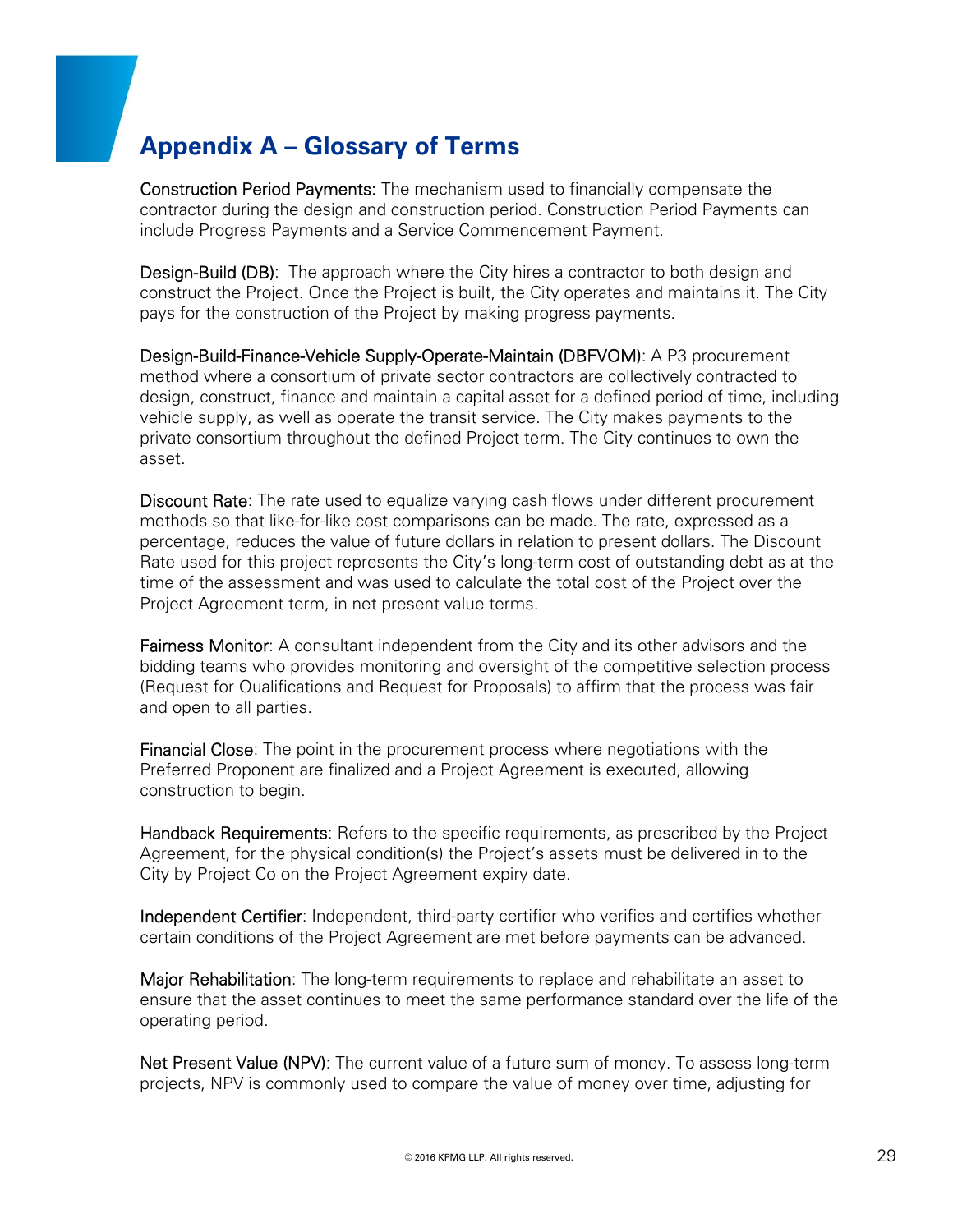interest rate changes and inflation. NPV is produced by applying a Discount Rate to a future stream of cash flows. The amount and timing of cash flows differ in the two models (DB and DBFVOM) for designing and constructing the Project and the calculation of NPV accounts for those differences.

**Operating Period Payments:** The mechanism used to financially compensate the private contractor over the operating period term of the agreement. The Operating Period Payment can be comprised of a Capital Payment, Service Level Payment and Major Rehabilitation Payment.

Preferred Proponent: TransEd Partners - the proponent selected from a shortlist of bidders to enter into negotiations with the City to reach Financial Close and deliver the Project.

Project: the Valley Line LRT – Stage 1 P3 Project.

**Project Agreement:** A legally binding document that sets out the requirements for the delivery of an asset under a P3 in terms of cost, schedule and life cycle performance, that typically governs the performance-based payments to Project Co.

Progress Payments: The payments made to Project Co by the City during the design and construction period. The total Progress Payments that will be made to Project Co will equal 50% of the Project's capital costs. These payments will be made on a monthly basis and will be based on the percentage of construction completion. Progress Payments must be formally certified by the Independent Certifier.

Project Co: TransEd Partners General Partnership - the consortium of companies selected as Preferred Proponent at the end of the Request for Proposals stage. Project Co will enter into the Project Agreement with the City.

Public-Private Partnership (P3): An alternative delivery model for developing public assets in a timely and cost-effective manner. P3s typically generate savings and value for taxpayers when the projects are complex and large in value (greater than \$100 million).

Request for Proposals (RFP): The stage of procurement where the City issued a closed invitation to Shortlisted Proponents to submit formal proposals to deliver the Project.

Request for Qualifications (RFQ): The stage of procurement where the City issued an open invitation to private sector entities interested in submitting proposals for the Request for Proposals stage. The Request for Qualifications stage is used to qualify Proponents to move forward to the Request for Proposals stage.

Service Commencement: The stage in the design and construction period where Project Co has completed all technical specifications and requirements for the design and construction of the light rail transit system, as prescribed by the Project Agreement and the system being ready for operations. Service Commencement must be formally certified by the Independent Certifier for the light rail transit system to be able to begin service.